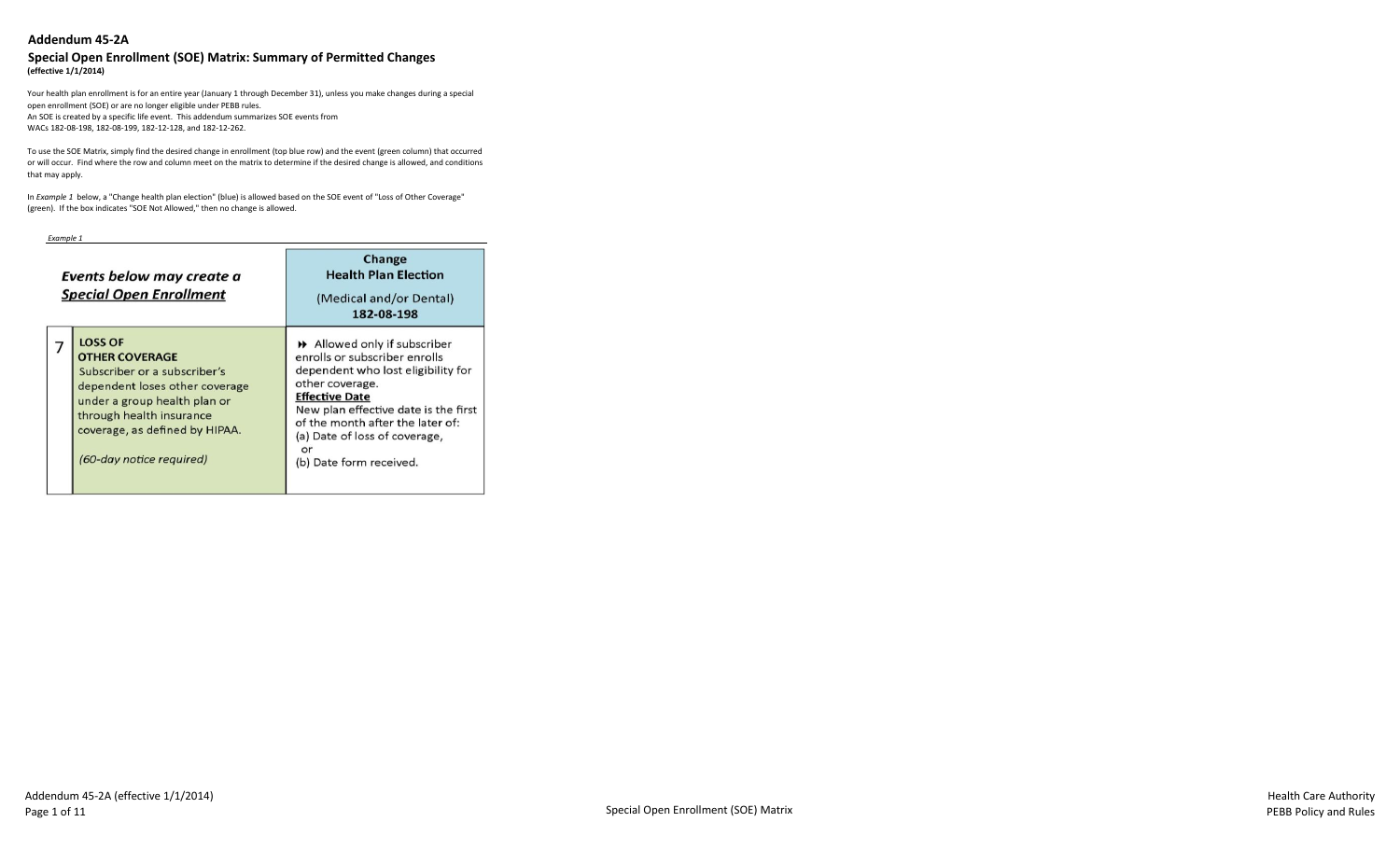#### **Special Open Enrollment (SOE) Matrix: Summary of Permitted Election Changes (effective 1/1/2014)**

This matrix *only* summarizes special open enrollment events in chapter 182-08 WAC and 182-12 WAC. It does not describe other circumstances such as initial eligibility, open enrollment, or termination for loss of eligibili

Notification of a special open enrollment (SOE) event **must be provided no later than sixty (60) days after the event occurs**, except for birth/adoption SOE events.

8 Provides example(s) of IRS "consistency rule;" the election change must be allowable under Internal Revenue Code, and correspond to and be consistent with the event that creates the SOE.

|                | Events below may create a<br><b>Special Open Enrollment:</b>                                                                                          | Valid documents for evidence of the<br>event that caused the Special Open<br>Enrollment (SOE) are listed below.<br>This list is not all inclusive.<br>Forms listed in this column are used<br>to verify evidence of the SOE. | Change<br><b>Health Plan Election</b><br>(Medical and/or Dental)<br>182-08-198                                                                                                                                                                                                                                | <b>Enroll Dependent(s)</b><br>to Health Plan Coverage<br>(Medical and/or Dental)<br>182-12-262                                                                                                                                                                                                                                                                                                                                                      | <b>Remove Dependent(s)</b><br>from Health Plan Coverage<br>(Medical and/or Dental)<br>182-12-262                                                                                                                                                                                                                                  | <b>Waive</b><br><b>Enrollment in Medical</b><br>(employees only)<br>182-12-128                                                                                                                                                                                                                                                       | <b>Return from Waived</b><br><b>Enrollment in Medical</b><br>(employees only)<br>182-12-128                                                                                                                                                                                                                                                                                                          | <b>Enroll In or Change</b><br><b>Premium Payment Plan</b><br>(employees only)<br>182-08-199                                                                                                                                                                                                                                      | <b>Enroll In or Change</b><br><b>Medical FSA</b><br>(employees only)<br>182-08-199                                                                                                                                                                                                                                                                                                                                                             | <b>Enroll In or Change</b><br><b>DCAP</b><br>(employees only)<br>182-08-199                                                                                                                                                                                                                                                                                                                                                                   |
|----------------|-------------------------------------------------------------------------------------------------------------------------------------------------------|------------------------------------------------------------------------------------------------------------------------------------------------------------------------------------------------------------------------------|---------------------------------------------------------------------------------------------------------------------------------------------------------------------------------------------------------------------------------------------------------------------------------------------------------------|-----------------------------------------------------------------------------------------------------------------------------------------------------------------------------------------------------------------------------------------------------------------------------------------------------------------------------------------------------------------------------------------------------------------------------------------------------|-----------------------------------------------------------------------------------------------------------------------------------------------------------------------------------------------------------------------------------------------------------------------------------------------------------------------------------|--------------------------------------------------------------------------------------------------------------------------------------------------------------------------------------------------------------------------------------------------------------------------------------------------------------------------------------|------------------------------------------------------------------------------------------------------------------------------------------------------------------------------------------------------------------------------------------------------------------------------------------------------------------------------------------------------------------------------------------------------|----------------------------------------------------------------------------------------------------------------------------------------------------------------------------------------------------------------------------------------------------------------------------------------------------------------------------------|------------------------------------------------------------------------------------------------------------------------------------------------------------------------------------------------------------------------------------------------------------------------------------------------------------------------------------------------------------------------------------------------------------------------------------------------|-----------------------------------------------------------------------------------------------------------------------------------------------------------------------------------------------------------------------------------------------------------------------------------------------------------------------------------------------------------------------------------------------------------------------------------------------|
|                | <b>MARRIAGE</b><br>Acquires a new dependent due to<br>marriage.<br>(60-day notice required)                                                           | · Marriage certificate                                                                                                                                                                                                       | >> Allowed only if subscriber<br>enrolls new spouse.<br><b>Effective Date</b><br>New plan effective date is the<br>first of the month after the later<br>(a) Date of marriage,<br>(b) Date form received.<br>If later of (a) or (b) is the 1st of<br>the month, effective date is that<br>day.                | >> Subscriber may enroll new<br>spouse and any dependent<br>children of spouse. Existing<br>uncovered dependents may not<br>enroll.<br><b>Enrollment Date</b><br>Enroll effective first day of month month of the later of:<br>after the later of:<br>(a) Date of marriage,<br>(b) Date form received.<br>If later of (a) or (b) is the 1st of<br>the month, enrollment date is<br>that day.                                                        | >> Allowed only if dependent<br>enrolls under the new spouse's<br>plan.<br><b>Remove Date</b><br>Remove dependent from<br>coverage the last day of the<br>(a) Date of marriage,<br>(b) Date form received.<br>If later of (a) or (b) is the 1st of<br>the month, remove date is the<br>last day of the previous month.            | Allowed only if employee<br>enrolls under the new spouse's<br>plan.<br><b>Waive Date</b><br>Waive coverage the last day of<br>the month of the later of:<br>(a) Date of marriage,<br>(b) Date form received.<br>If later of (a) or (b) is the 1st of<br>the month, waive date is the last<br>day of the previous month.              | >> Employee may enroll in order<br>to enroll new spouse or children<br>acquired through the marriage.<br>Other dependents may not<br>enroll<br><b>Enrollment Date</b><br>Enroll effective first day of month<br>after the later of:<br>(a) Date of marriage,<br>(b) Date form received.<br>If later of (a) or (b) is the 1st of<br>the month, enrollment date is<br>that day.                        | Premium payment plan changes<br>allowed when consistent with a<br>change in group health plan<br>enrollment.<br>Premiums collected pre-tax if<br>spouse and/or dependents<br>qualify as tax dependents (unless spouse's health plan or FSA.<br>otherwise requested).                                                             | ▶ Employee may enroll or<br>increase election for tax-<br>dependent spouse or tax-<br>dependent children, or decrease<br>election if employee or tax-<br>dependent children gain<br>eligibility and enroll under new<br>Form must be submitted within<br>60 days of date of marriage.<br>Enrollment or change is effective<br>first day of month following<br>approval by the FSA<br>administrator.                                            | ▶ Employee may enroll or<br>increase election if gaining new<br>IRC Section 21(b)(1) qualifying<br>individual, or decrease or cease<br>election if new tax-dependent<br>spouse is not employed or makes<br>a DCAP coverage election under<br>his or her plan.<br>Form must be submitted within<br>60 days of date of marriage.<br>Enrollment or change is effective<br>first day of month following<br>approval by the DCAP<br>administrator. |
| $\overline{2}$ | <b>REGISTERING A</b><br><b>DOMESTIC PARTNER</b><br>Acquires a new dependent due to<br>registering a domestic partnership.<br>(60-day notice required) | • Certificate of state-registered domestic<br>partnership or civil union                                                                                                                                                     | >> Allowed only if subscriber<br>enrolls new domestic partner.<br><b>Effective Date</b><br>New plan effective date is the<br>Ifirst of the month after the later<br>(a) Date of registration,<br>(b) Date form received.<br>If later of (a) or (b) is the 1st of<br>the month, effective date is that<br>day. | > Subscriber may enroll newly<br>eligible domestic partner and<br>may enroll any dependent<br>children of new domestic<br>partner. Existing uncovered<br>dependents may not enroll.<br><b>Enrollment Date</b><br>Enroll effective first day of month (a) Date of registration,<br>after the later of:<br>(a) Date of registration,<br>(b) Date form received.<br>If later of (a) or (b) is the 1st of<br>the month, enrollment date is<br>that day. | >> Allowed only if dependent<br>enrolls under the new domestic<br>partner's plan.<br><b>Remove Date</b><br>Remove dependent from<br>coverage the last day of the<br>month of the later of:<br>(b) Date form received.<br>If later of (a) or (b) is the 1st of<br>the month, remove date is the<br>last day of the previous month. | Allowed only if employee<br>enrolls under the new domestic<br>partner's plan.<br><b>Waive Date</b><br>Waive coverage the last day of<br>the month of the later of:<br>(a) Date of registration,<br>(b) Date form received.<br>If later of (a) or (b) is the 1st of<br>the month, waive date is the las<br>day of the previous month. | >> Employee may enroll in order<br>to enroll domestic partner or<br>children acquired through the<br>domestic partnership. Other<br>dependents may not enroll.<br><b>Enrollment Date</b><br>Enroll effective first day of month<br>after the later of:<br>(a) Date of registration,<br>(b) Date form received.<br>If later of (a) or (b) is the 1st of<br>the month, enrollment date is<br>that day. | Premium payment plan changes<br>allowed when consistent with a<br>change in group health plan<br>enrollment.<br>In most cases,<br>premiums are collected<br>post-tax.<br>Premiums may be<br>collected pre-tax<br>if domestic partner or children of becoming newly eligible.<br>domestic partner qualify as tax<br>dependent(s). | ▶ Employee may enroll or<br>increase election for newly<br>eligible tax dependents, or<br>decrease election if employee or<br>tax-dependent children gain<br>eligibility and enroll under new<br>domestic partner's health plan or 60 days of tax dependent<br>FSA.<br>Form must be submitted within<br>60 days of tax dependent<br>Enrollment or change is effective<br>first day of month following<br>approval by the FSA<br>administrator. | → Employee may enroll or<br>increase election if gaining new<br>IRC Section 21(b)(1) qualifying<br>individual.<br>Form must be submitted within<br>becoming newly eligible.<br>Enrollment or change is effective<br>first day of month following<br>approval by the DCAP<br>administrator.                                                                                                                                                    |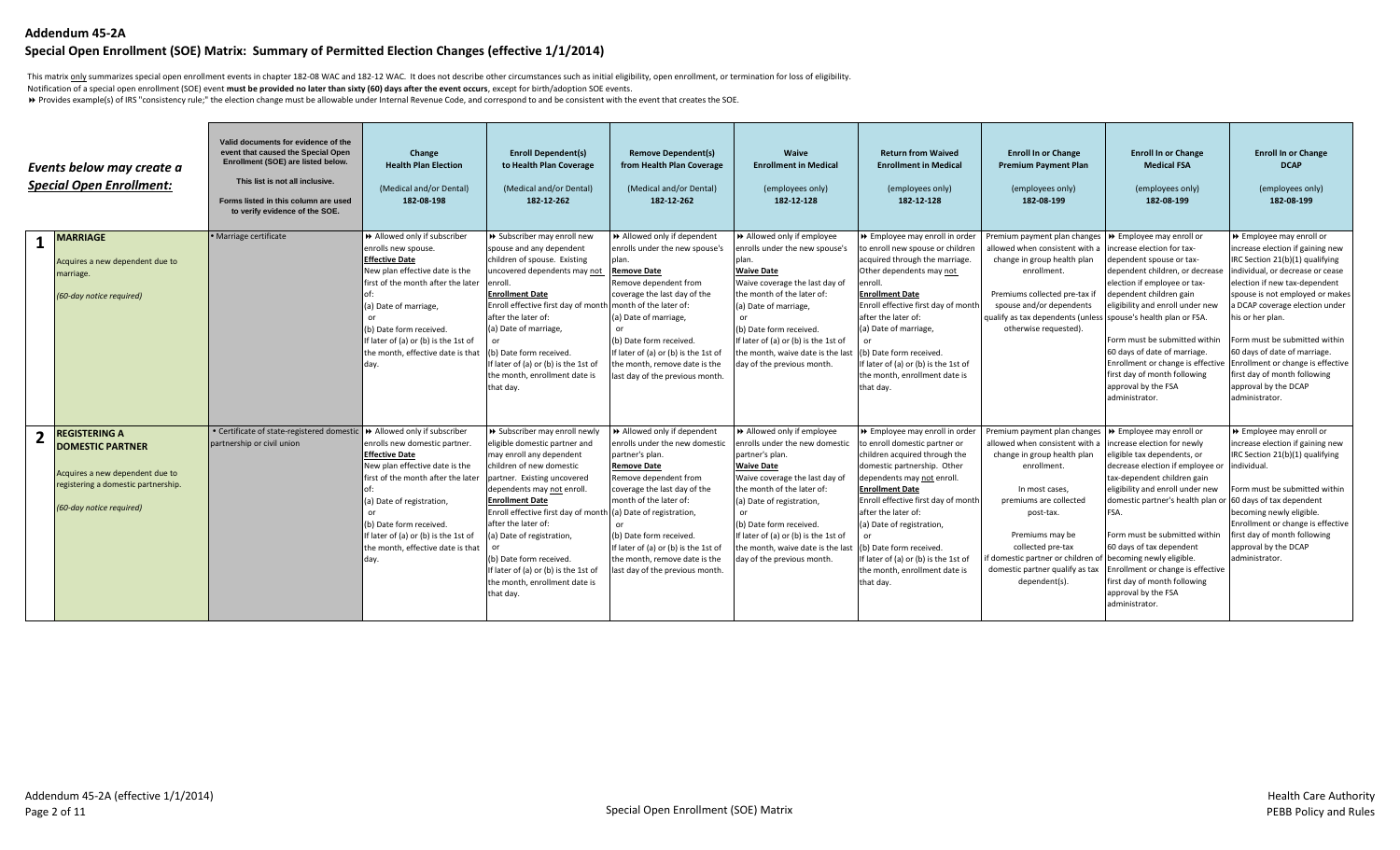|                         | Events below may create a<br><b>Special Open Enrollment:</b>                                                                                                                                                                                                                                                                                                                                                                                                                                                            | Valid documents for evidence of the<br>event that caused the Special Open<br>Enrollment (SOE) are listed below.<br>This list is not all inclusive.<br>Forms listed in this column are used<br>to verify evidence of the SOE.                                                                                                                                                            | Change<br><b>Health Plan Election</b><br>(Medical and/or Dental)<br>182-08-198                                                                                                                                                                                                                              | <b>Enroll Dependent(s)</b><br>to Health Plan Coverage<br>(Medical and/or Dental)<br>182-12-262                                                                                                                                                                                                                                                                                                                                         | <b>Remove Dependent(s)</b><br>from Health Plan Coverage<br>(Medical and/or Dental)<br>182-12-262                                                                                                                                                                                                                                                                                                                                                                   | Waive<br><b>Enrollment in Medical</b><br>(employees only)<br>182-12-128                                                                                                                                                                                                                                                                                                                                                                                                     | <b>Return from Waived</b><br><b>Enrollment in Medical</b><br>(employees only)<br>182-12-128                                                                                                                                                                                                                        | <b>Enroll In or Change</b><br><b>Premium Payment Plan</b><br>(employees only)<br>182-08-199                                                                                                                                                                                                                                                                                                                                                                                            | <b>Enroll In or Change</b><br><b>Medical FSA</b><br>(employees only)<br>182-08-199                                                                                                                                                                                                                                                                                                                                  | <b>Enroll In or Change</b><br><b>DCAP</b><br>(employees only)<br>182-08-199                                                                                                                                                                                                                                                                                                                                                               |
|-------------------------|-------------------------------------------------------------------------------------------------------------------------------------------------------------------------------------------------------------------------------------------------------------------------------------------------------------------------------------------------------------------------------------------------------------------------------------------------------------------------------------------------------------------------|-----------------------------------------------------------------------------------------------------------------------------------------------------------------------------------------------------------------------------------------------------------------------------------------------------------------------------------------------------------------------------------------|-------------------------------------------------------------------------------------------------------------------------------------------------------------------------------------------------------------------------------------------------------------------------------------------------------------|----------------------------------------------------------------------------------------------------------------------------------------------------------------------------------------------------------------------------------------------------------------------------------------------------------------------------------------------------------------------------------------------------------------------------------------|--------------------------------------------------------------------------------------------------------------------------------------------------------------------------------------------------------------------------------------------------------------------------------------------------------------------------------------------------------------------------------------------------------------------------------------------------------------------|-----------------------------------------------------------------------------------------------------------------------------------------------------------------------------------------------------------------------------------------------------------------------------------------------------------------------------------------------------------------------------------------------------------------------------------------------------------------------------|--------------------------------------------------------------------------------------------------------------------------------------------------------------------------------------------------------------------------------------------------------------------------------------------------------------------|----------------------------------------------------------------------------------------------------------------------------------------------------------------------------------------------------------------------------------------------------------------------------------------------------------------------------------------------------------------------------------------------------------------------------------------------------------------------------------------|---------------------------------------------------------------------------------------------------------------------------------------------------------------------------------------------------------------------------------------------------------------------------------------------------------------------------------------------------------------------------------------------------------------------|-------------------------------------------------------------------------------------------------------------------------------------------------------------------------------------------------------------------------------------------------------------------------------------------------------------------------------------------------------------------------------------------------------------------------------------------|
| $\overline{\mathbf{3}}$ | <b>BIRTH OR ADOPTION</b><br>Acquires a new dependent due to birth,<br>adoption or when the subscriber has<br>assumed a legal obligation for total or<br>partial support in anticipation of<br>adoption.<br><b>Notice Requirement:</b><br>The subscriber should submit an<br>enrollment form as soon as possible. If<br>adding the child increases the premium,<br>the subscriber must submit the<br>enrollment form no later than 12 months<br>after the date of birth, adoption, or when<br>assuming legal obligation. | · Birth certificate (or hospital certificate<br>with the child's footprints on it) showing enrolls new child and if<br>the name of parent who is the subscriber, subscriber provides notice no<br>the subscriber's spouse, or the<br>subscriber's registered domestic partner; event.<br>• Certificate or decree of adoption; or<br>. Placement letter from adoption agency obligation. | >> Allowed only if subscriber<br>later than 60 days after the<br><b>Effective Date</b><br>New plan effective date is the<br>first of the month of birth,<br>adoption or when assuming legal adopted child effective day of<br>May result in different dates for<br>dependent enrollment and plan<br>change. | >> If subscriber provides notice<br>no later than 60 days after the<br>event, spouse or domestic<br>partner may enroll. Existing<br>uncovered dependent children<br>may not enroll.<br><b>Enrollment Date</b><br>-Enroll newborn or newly<br>birth, adoption or day assuming<br>legal obligation.<br>-Enroll spouse or domestic<br>partner effective first day<br>of month of birth, adoption<br>or when assuming legal<br>obligation. | >> Allowed only if dependent<br>being removed enrolls in other<br>coverage due to the birth or<br>adoption of a child, and if<br>subscriber provides notice no<br>later that 60 days after the event. days after the event.<br>Does not apply to other existing<br>dependent children.<br><b>Remove Date</b><br>Remove dependent from<br>coverage the last day of month of assuming legal obligation,<br>the birth, adoption or when<br>assuming legal obligation. | Allowed only if employee<br>enrolls in coverage under spouse no later than 60 days after the<br>or domestic partner due to birth<br>or adoption, and if employee<br>provides notice no later than 60<br><b>Waive Date</b><br>Waive coverage the last day of<br>the month after later of:<br>(a) Birth, adoption or when<br>$\alpha$ r<br>(b) Date form received.<br>If later of (a) or (b) is the 1st of<br>the month, waive date is the last<br>day of the previous month. | >> If employee provides notice<br>event, employee may enroll in<br>order to enroll new child. Spouse<br>or domestic partner may enroll<br>Other dependent children may<br>not enroll.<br><b>Enrollment Date</b><br>Enroll effective first day of month<br>of birth, adoption or when<br>assuming legal obligation. | Premium payment plan<br>hanges allowed when consistent increase election for new tax<br>with a change in<br>group health plan enrollment.<br>If notice is provided<br>more than 60 days<br>after the event, any related<br>increase in the employee<br>premium is post-tax.<br>The employee must submit a<br>Premium Payment Plan<br>Election/Change Form<br>during the next open enrollment administrator.<br>if he or she<br>wants to request to change<br>back to pre-tax premiums. | ▶ Employee may enroll or<br>dependent child or spouse, or<br>decrease election if employee<br>existing child dependent gains<br>eligibility and enrolls under<br>spouse or domestic partner's<br>health plan or FSA.<br>Enroll or change election within<br>60 days of birth or adoption.<br>Enrollment or change is effective 60 days of birth or adoption.<br>first day of month following<br>approval by the FSA | >> Employee may enroll or<br>increase election for new IRC<br>Section 21(b)(1) qualifying<br>individual, or decrease election if<br>employee or existing IRC Section<br>21(b)(1) qualifying individual<br>gains eligibility and enrolls under<br>spouse or domestic partner's<br>DCAP.<br>Enroll or change election within<br>Enrollment or change is effective<br>first day of month following<br>approval by the DCAP<br>administrator. |
| $\overline{a}$          | <b>NEWLY ELIGIBLE EXTENDED</b><br><b>DEPENDENT</b><br>Acquires a new dependent due to a child<br>becoming eligible as an extended<br>dependent through legal custody or legal<br>guardianship.<br>(60-day notice required)                                                                                                                                                                                                                                                                                              | • Completed and signed Extended<br>Dependent Certification form; and<br>. Valid court order showing legal custody; Effective Date<br>guardianship, or temporary guardianship New plan effective date is first                                                                                                                                                                           | >> Allowed only if subscriber<br>enrolls new extended<br>dependent.<br>day of month following date the<br>PEBB Program certifies new<br>extended dependent.                                                                                                                                                 | > Subscriber may enroll new<br>extended dependent. Existing<br>uncovered dependents may not<br>enroll.<br><b>Enrollment Date</b><br>Enroll effective first day of month<br>following date PEBB Program<br>certifies new extended<br>dependent.                                                                                                                                                                                         | <b>SOE Not Allowed</b>                                                                                                                                                                                                                                                                                                                                                                                                                                             | <b>SOE Not Allowed</b>                                                                                                                                                                                                                                                                                                                                                                                                                                                      | De Employee may enroll in order<br>to enroll new extended<br>dependent. Other dependents<br>may not enroll.<br><b>Enrollment Date</b><br>Enroll effective first day of month<br>following date PEBB Program<br>certifies new extended<br>dependent.                                                                | Premium payment plan changes   >> Employee may enroll or<br>allowed when consistent with a<br>change in group health plan<br>enrollment.<br>Premiums may be<br>collected pre-tax<br>if extended dependent qualifies becoming eligible as extended<br>as tax dependent.                                                                                                                                                                                                                 | increase election only if tax<br>dependent gains eligibility under<br>health plan or FSA.<br>Enroll or change election within<br>60 days of tax dependent child<br>dependent. Enrollment or<br>change is effective first day of<br>month following approval by the Enrollment or change is effective<br>FSA administrator.                                                                                          | → Employee may enroll or<br>lincrease election to take into<br>account expenses of new IRC<br>Section 21(b)(1) qualifying<br>individual.<br>Enroll or change election within<br>60 days of IRC Section 21(b)(1)<br>qualifying individual becoming<br>eligible as extended dependent<br>first day of month following<br>approval by the DCAP<br>administrator.                                                                             |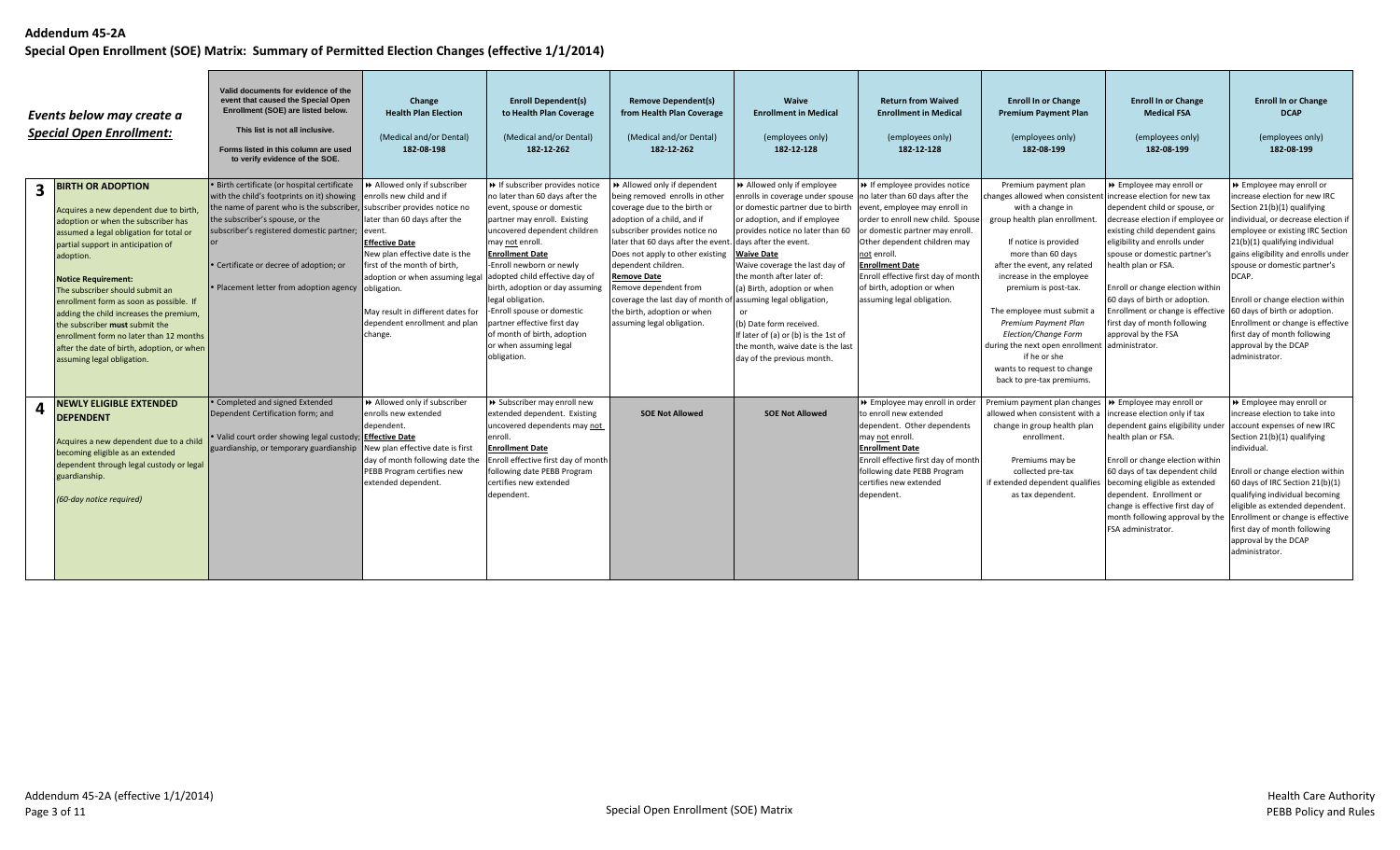| Events below may create a<br><b>Special Open Enrollment:</b> |                                                                                                                                                                                                                                                                                                                                             | Valid documents for evidence of the<br>event that caused the Special Open<br>Enrollment (SOE) are listed below.<br>This list is not all inclusive.<br>Forms listed in this column are used<br>to verify evidence of the SOE.                       | Change<br><b>Health Plan Election</b><br>(Medical and/or Dental)<br>182-08-198                                                                                                                                                             | <b>Enroll Dependent(s)</b><br>to Health Plan Coverage<br>(Medical and/or Dental)<br>182-12-262                                                                                                                                                                    | <b>Remove Dependent(s)</b><br>from Health Plan Coverage<br>(Medical and/or Dental)<br>182-12-262                                                                                                                                                                                                                                                                                                                        | Waive<br><b>Enrollment in Medical</b><br>(employees only)<br>182-12-128 | <b>Return from Waived</b><br><b>Enrollment in Medical</b><br>(employees only)<br>182-12-128                                                                                                                                                                           | <b>Enroll In or Change</b><br><b>Premium Payment Plan</b><br>(employees only)<br>182-08-199                                                                                                                                                           | <b>Enroll In or Change</b><br><b>Medical FSA</b><br>(employees only)<br>182-08-199                                                                                                                                                                                                                                                 | <b>Enroll In or Change</b><br><b>DCAP</b><br>(employees only)<br>182-08-199                                                                                                                                                                                                                                                                                                                                  |
|--------------------------------------------------------------|---------------------------------------------------------------------------------------------------------------------------------------------------------------------------------------------------------------------------------------------------------------------------------------------------------------------------------------------|----------------------------------------------------------------------------------------------------------------------------------------------------------------------------------------------------------------------------------------------------|--------------------------------------------------------------------------------------------------------------------------------------------------------------------------------------------------------------------------------------------|-------------------------------------------------------------------------------------------------------------------------------------------------------------------------------------------------------------------------------------------------------------------|-------------------------------------------------------------------------------------------------------------------------------------------------------------------------------------------------------------------------------------------------------------------------------------------------------------------------------------------------------------------------------------------------------------------------|-------------------------------------------------------------------------|-----------------------------------------------------------------------------------------------------------------------------------------------------------------------------------------------------------------------------------------------------------------------|-------------------------------------------------------------------------------------------------------------------------------------------------------------------------------------------------------------------------------------------------------|------------------------------------------------------------------------------------------------------------------------------------------------------------------------------------------------------------------------------------------------------------------------------------------------------------------------------------|--------------------------------------------------------------------------------------------------------------------------------------------------------------------------------------------------------------------------------------------------------------------------------------------------------------------------------------------------------------------------------------------------------------|
| 5                                                            | <b>NEWLY ELIGIBLE DEPENDENT</b><br><b>WITH A DISABILITY</b><br>Acquires a new dependent due to a child<br>becoming eligible as a dependent with a<br>disability.<br>(60-day notice required)                                                                                                                                                | • Completed and signed Certification of<br>Dependent With a Disability form                                                                                                                                                                        | >> Allowed only if subscriber<br>enrolls new dependent with a<br>disability.<br><b>Effective Date</b><br>New plan effective date is first<br>day of month following date the<br>PEBB Program certifies new<br>dependent with a disability. | >> Subscriber may enroll new<br>dependent with a disability.<br>Existing uncovered dependents<br>may not enroll.<br><b>Enrollment Date</b><br>Enroll effective first day of month<br>following date PEBB Program<br>certifies new dependent with a<br>disability. | <b>SOE Not Allowed</b>                                                                                                                                                                                                                                                                                                                                                                                                  | <b>SOE Not Allowed</b>                                                  | >> Employee may enroll in order<br>to enroll new dependent with a<br>disability. Other dependents<br>may not enroll.<br><b>Enrollment Date</b><br>Enroll effective first day of month<br>following date PEBB Program<br>certifies new dependent with a<br>disability. | Premium payment plan changes >>>>> Employee may enroll or<br>allowed when consistent with a<br>change in group health plan<br>enrollment.<br>Premiums may be<br>collected pre-tax<br>if dependent with a disability<br>qualifies as<br>tax dependent. | increase election only if tax<br>dependent gains eligibility under<br>health plan or FSA.<br>Enroll or change election within<br>60 days of tax dependent child<br>becoming eligible as dependent<br>with a disability. Enrollment or<br>change is effective first day of<br>month following approval by the<br>FSA administrator. | >> Employee may enroll or<br>increase election to take into<br>account expenses of new IRC<br>Section 21(b)(1) qualifying<br>individual.<br>Enroll or change election within<br>60 days of IRC Section 21(b)(1)<br>qualifying individual becoming<br>eligible as dependent with a<br>disability. Enrollment or change<br>is effective first day of month<br>following approval by the DCAP<br>administrator. |
| 6                                                            | <b>DEPENDENT</b><br><b>LOSES ELIGIBILITY</b><br>Subscriber's dependent no longer meets<br>PEBB eligibility criteria:<br>-Divorce, annulment<br>-Dissolution of registered domestic<br>partnership (when domestic partner was<br>tax dependent)<br>-A child dependent ceases to be eligible<br>-A dependent dies<br>(60-day notice required) | Evidence only required for FSA election<br>change:<br>• Petition for Dissolution of marriage<br>(divorce); or<br>. Petition for Dissolution of domestic<br>partnership; or<br>• Copy of a death certificate (only for a<br>change in FSA election) |                                                                                                                                                                                                                                            |                                                                                                                                                                                                                                                                   | <b>SOE Not Allowed</b><br>A dependent's loss of PEBB eligibility does not provide a special open enrollment opportunity.<br>WAC 182-12-262(2)(a) requires a subscriber to remove a dependent(s) within sixty (60) days of the date<br>the dependent(s) no longer meets the eligibility criteria in WAC 182-12-250 or 182-12-260.<br>See Policy 19-1 Termination Due to Loss of Eligibility (Addendums 19-1A and 19-1B). |                                                                         |                                                                                                                                                                                                                                                                       | Premium payment plan changes<br>allowed when tax dependent<br>coverage termed for loss of<br>eligibility.                                                                                                                                             | Employee may prospectively<br>decrease or revoke election due<br>to loss of tax-dependent<br>eligibility; or increase election if<br>dependent losing eligibility<br>remains a tax dependent.                                                                                                                                      | <b>SOE Not Allowed</b><br>See<br><b>Triggering Event</b><br>#19:<br>"Change in number of<br>IRC Section 21(b)(1)<br>qualifying individuals"<br>(N/A for child turning 26)                                                                                                                                                                                                                                    |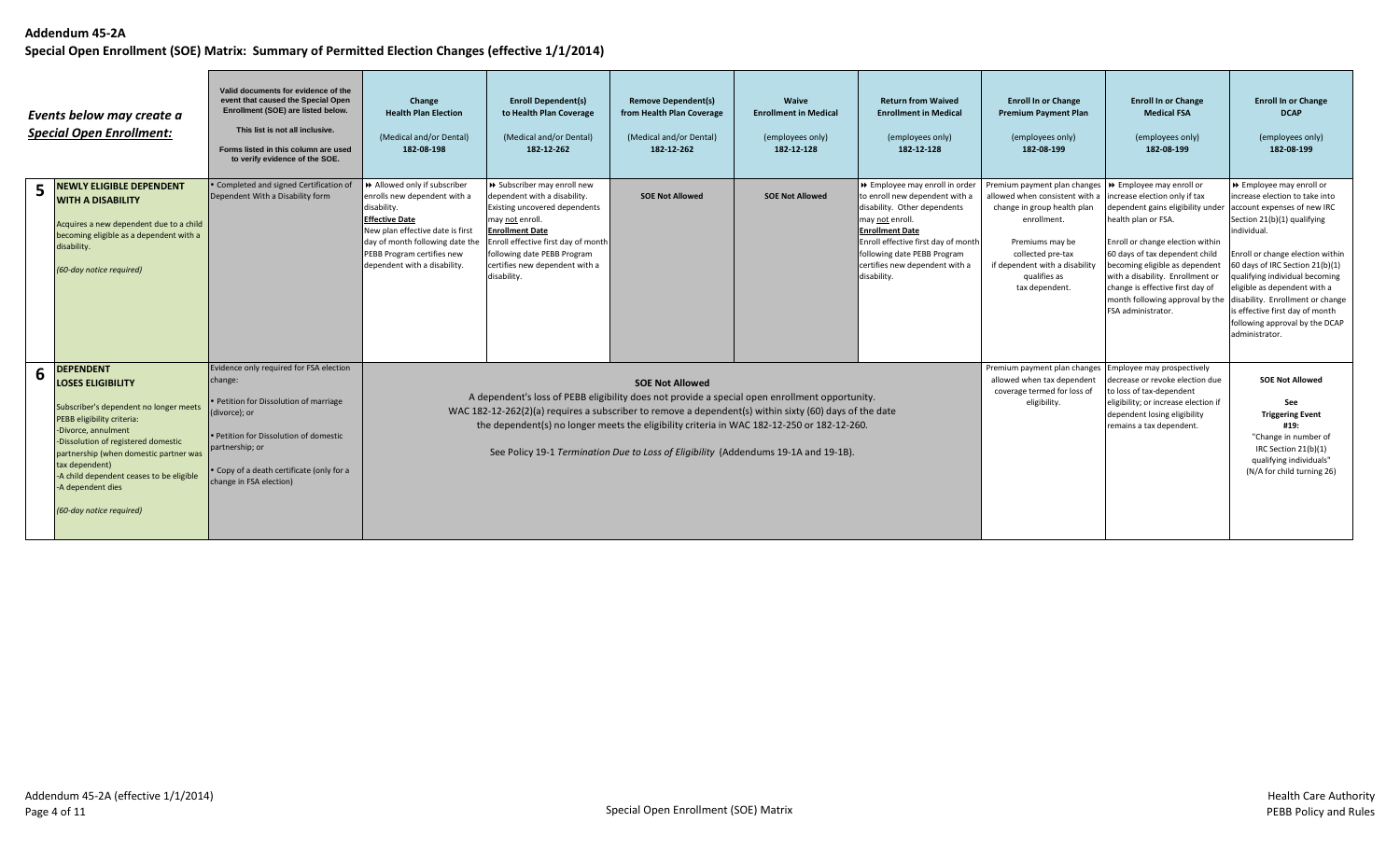|   | Events below may create a<br><b>Special Open Enrollment:</b>                                                                                                                                                                                                                                                        | Valid documents for evidence of the<br>event that caused the Special Open<br>Enrollment (SOE) are listed below.<br>This list is not all inclusive.<br>Forms listed in this column are used<br>to verify evidence of the SOE.                                                                                                       | Change<br><b>Health Plan Election</b><br>(Medical and/or Dental)<br>182-08-198                                                                                                                                                                                                                                                                                                                         | <b>Enroll Dependent(s)</b><br>to Health Plan Coverage<br>(Medical and/or Dental)<br>182-12-262                                                                                                                                                                                                                                                                                                                                                                                 | <b>Remove Dependent(s)</b><br>from Health Plan Coverage<br>(Medical and/or Dental)<br>182-12-262                                                                                                                                                                                                                                                                                                            | <b>Waive</b><br><b>Enrollment in Medical</b><br>(employees only)<br>182-12-128                                                                                                                                                                                                                                                                                                                                                                                                                                        | <b>Return from Waived</b><br><b>Enrollment in Medical</b><br>(employees only)<br>182-12-128                                                                                                                                                                                                                                                                                                                                                                                                                                                                                                                                                                                                                                         | <b>Enroll In or Change</b><br><b>Premium Payment Plan</b><br>(employees only)<br>182-08-199                                                                                                                                                 | <b>Enroll In or Change</b><br><b>Medical FSA</b><br>(employees only)<br>182-08-199                                                                                                                                                                                                                                                                                                                                                                                                                                                                                                             | <b>Enroll In or Change</b><br><b>DCAP</b><br>(employees only)<br>182-08-199                                                                                                                                                                                                                                                                                                                                                                                                                                                                                                                                                                                                                                                                         |
|---|---------------------------------------------------------------------------------------------------------------------------------------------------------------------------------------------------------------------------------------------------------------------------------------------------------------------|------------------------------------------------------------------------------------------------------------------------------------------------------------------------------------------------------------------------------------------------------------------------------------------------------------------------------------|--------------------------------------------------------------------------------------------------------------------------------------------------------------------------------------------------------------------------------------------------------------------------------------------------------------------------------------------------------------------------------------------------------|--------------------------------------------------------------------------------------------------------------------------------------------------------------------------------------------------------------------------------------------------------------------------------------------------------------------------------------------------------------------------------------------------------------------------------------------------------------------------------|-------------------------------------------------------------------------------------------------------------------------------------------------------------------------------------------------------------------------------------------------------------------------------------------------------------------------------------------------------------------------------------------------------------|-----------------------------------------------------------------------------------------------------------------------------------------------------------------------------------------------------------------------------------------------------------------------------------------------------------------------------------------------------------------------------------------------------------------------------------------------------------------------------------------------------------------------|-------------------------------------------------------------------------------------------------------------------------------------------------------------------------------------------------------------------------------------------------------------------------------------------------------------------------------------------------------------------------------------------------------------------------------------------------------------------------------------------------------------------------------------------------------------------------------------------------------------------------------------------------------------------------------------------------------------------------------------|---------------------------------------------------------------------------------------------------------------------------------------------------------------------------------------------------------------------------------------------|------------------------------------------------------------------------------------------------------------------------------------------------------------------------------------------------------------------------------------------------------------------------------------------------------------------------------------------------------------------------------------------------------------------------------------------------------------------------------------------------------------------------------------------------------------------------------------------------|-----------------------------------------------------------------------------------------------------------------------------------------------------------------------------------------------------------------------------------------------------------------------------------------------------------------------------------------------------------------------------------------------------------------------------------------------------------------------------------------------------------------------------------------------------------------------------------------------------------------------------------------------------------------------------------------------------------------------------------------------------|
| 7 | <b>LOSS OF</b><br><b>OTHER COVERAGE</b><br>Subscriber or a subscriber's dependent<br>loses other coverage under a group<br>health plan or through health insurance<br>coverage, as defined by HIPAA.<br>(60-day notice required)                                                                                    | Certificate of Creditable Coverage; or<br>• Letter of termination of coverage from<br>employer or health plan; or<br>COBRA election notice<br>Note: Evidence requirement is met when of:<br>loss of other coverage is PEBB coverage,<br>and loss is verified by PEBB when<br>enrolling the subscriber or dependent to<br>coverage. | >> Allowed only if subscriber<br>enrolls or subscriber enrolls<br>dependent who lost eligibility for other coverage under a group<br>other coverage.<br><b>Effective Date</b><br>New plan effective date is the<br>first of the month after the later<br>(a) Date of loss of coverage,<br>(b) Date form received.<br>If later of (a) or (b) is the 1st of<br>the month, effective date is that<br>day. | > Subscriber may enroll a<br>dependent who lost eligibility for<br>health plan or through health<br>insurance coverage. Existing<br>uncovered dependents may not<br>enroll.<br><b>Enrollment Date</b><br>Enroll effective first day of month<br>after the later of:<br>(a) Date of loss of coverage,<br>(b) Date form received.<br>If later of (a) or (b) is the 1st of<br>the month, enrollment date is<br>that day.                                                          | <b>SOE Not Allowed</b>                                                                                                                                                                                                                                                                                                                                                                                      | <b>SOE Not Allowed</b>                                                                                                                                                                                                                                                                                                                                                                                                                                                                                                | >> Employee must have lost<br>eligibility for other coverage. Or,<br>if SOE due to dependent(s) loss<br>of coverage, employee may<br>enroll in order to enroll<br>dependent. Other dependents<br>who did not lose eligibility for<br>other coverage may not enroll.<br><b>Enrollment Date</b><br>Enroll effective first day of month<br>after the later of:<br>(a) Date of loss of coverage,<br>(b) Date form received<br>If later of (a) or (b) is the 1st of<br>the month, enrollment date is<br>that day.                                                                                                                                                                                                                        | Premium payment plan changes<br>allowed when consistent with a<br>change in group health plan<br>enrollment.<br>The event that creates a<br>special open enrollment<br>must apply<br>to the employee<br>or the employee's<br>tax dependent. | → If employee or tax dependent<br>loses eligibility for other<br>coverage, employee may enroll<br>or increase election.<br>Employee may enroll or change<br>election within 60 days of loss of<br>eligibility for other coverage.<br>Enrollment or change is effective<br>first day of month following<br>approval by the FSA<br>administrator.                                                                                                                                                                                                                                                | <b>SOE Not Allowed</b>                                                                                                                                                                                                                                                                                                                                                                                                                                                                                                                                                                                                                                                                                                                              |
| 8 | <b>CHANGE IN</b><br><b>EMPLOYMENT</b><br><b>STATUS</b><br>Subscriber or a subscriber's dependent<br>has a change in employment status that<br>affects the subscriber's or the<br>subscriber's dependent's eligibility for the<br>employer contribution toward group<br>health coverage.<br>(60-day notice required) | . Employee hire letter from his or her<br>employer; or<br>• Employment contract; or<br>Termination letter; or<br>• Letter of resignation                                                                                                                                                                                           | >> Allowed only if subscriber<br>enrolls or subscriber enrolls<br>dependent who lost eligibility<br>coverage due to change in<br>employment.<br><b>Effective Date</b><br>New plan effective date is the<br>first of the month after the later<br>(a) Date of change in<br>employment,<br>(b) Date form received.<br>If later of (a) or (b) is the 1st of<br>the month, effective date is that<br>day.  | > Subscriber may enroll<br>dependent(s) who lost eligibility<br>for coverage. Existing uncovered employer plan when newly<br>dependents who did not lose<br>eligibility for coverage may not<br>enroll.<br><b>Enrollment Date</b><br>Enroll effective first day of month (a) Date of change in<br>after the later of:<br>(a) Date of change in<br>employment,<br>(b) Date form received.<br>If later of (a) or (b) is the 1st of<br>the month, enrollment date is<br>that day. | >> Allowed only if dependent(s<br>being removed enroll(s) under<br>ligible.<br><u>lemove Date</u><br>Remove coverage the last day of<br>the month of the later of:<br>employment,<br>(b) Date form received.<br>If later of (a) or (b) is the 1st of<br>the month, remove date is the<br>last day of the previous month.<br>Note: If new coverage is PEBB,<br>remove date must coincide with<br>enrollment. | >> Allowed only when employee<br>enrolls in comprehensive group<br>in employment status affects<br>eligibility for the employer<br>coverage.<br><b>Waive Date</b><br>Waive coverage the last day of<br>the month of the later of:<br>(a) Date of change in<br>employment,<br>(b) Date form received.<br>If later of (a) or (b) is the 1st of<br>the month, waive date is the last after the later of:<br>day of the previous month.<br>Note: If new coverage is PEBB,<br>waive date must coincide with<br>enrollment. | >> Employee must have lost<br>eligibility for coverage under<br>medical coverage when a change another plan, or have a change in<br>employment status that affects<br>eligibility for the employer<br>contribution toward group health contribution toward group health<br>coverage. Or, if SOE due to<br>dependent(s) loss of eligibility for<br>coverage, employee may enroll in<br>order to enroll dependent. Other<br>dependents who did not have a<br>change in employment status<br>may not enroll.<br><b>Enrollment Date</b><br>Enroll effective first day of month<br>(a) Date of change in<br>employment,<br>(b) Date form received.<br>If later of (a) or (b) is the 1st of<br>the month, enrollment date is<br>that day. | Premium payment plan changes<br>allowed when consistent with a<br>change in group health plan<br>enrollment.<br>The event that creates a<br>special open enrollment<br>must apply<br>to the employee<br>or the employee's<br>tax dependent. | ▶ FSA change is only allowed<br>when change in employment<br>status affects employee or a<br>dependent's eligibility for the<br>FSA.<br>If employee or tax dependent<br>gains eligibility under other plan,<br>employee may decrease or cease<br>election.<br>If employee or tax dependent<br>loses eligibility under other plan,<br>employee may enroll or increase<br>election.<br>Employee may enroll or change<br>election within 60 days of change<br>in employment status.<br>Enrollment or change is effective<br>first day of month following<br>approval by the FSA<br>administrator. | ▶ DCAP change is only allowed<br>when change in employment<br>status affects employee or a<br>dependent's eligibility for DCAP<br>If tax dependent gains eligibility<br>and is enrolled under other plan,<br>employee may revoke or<br>decrease election. If tax<br>dependent loses eligibility under<br>other plan, employee may enroll<br>or increase election.<br>Also, if tax dependent begins or<br>ceases gainful employment<br>(affecting eligibility for DCAP),<br>employee may elect or revoke<br>DCAP election accordingly.<br>Employee may enroll or change<br>election within 60 days of change<br>in employment status.<br>Enrollment or change is effective<br>first day of month following<br>approval by the DCAP<br>administrator. |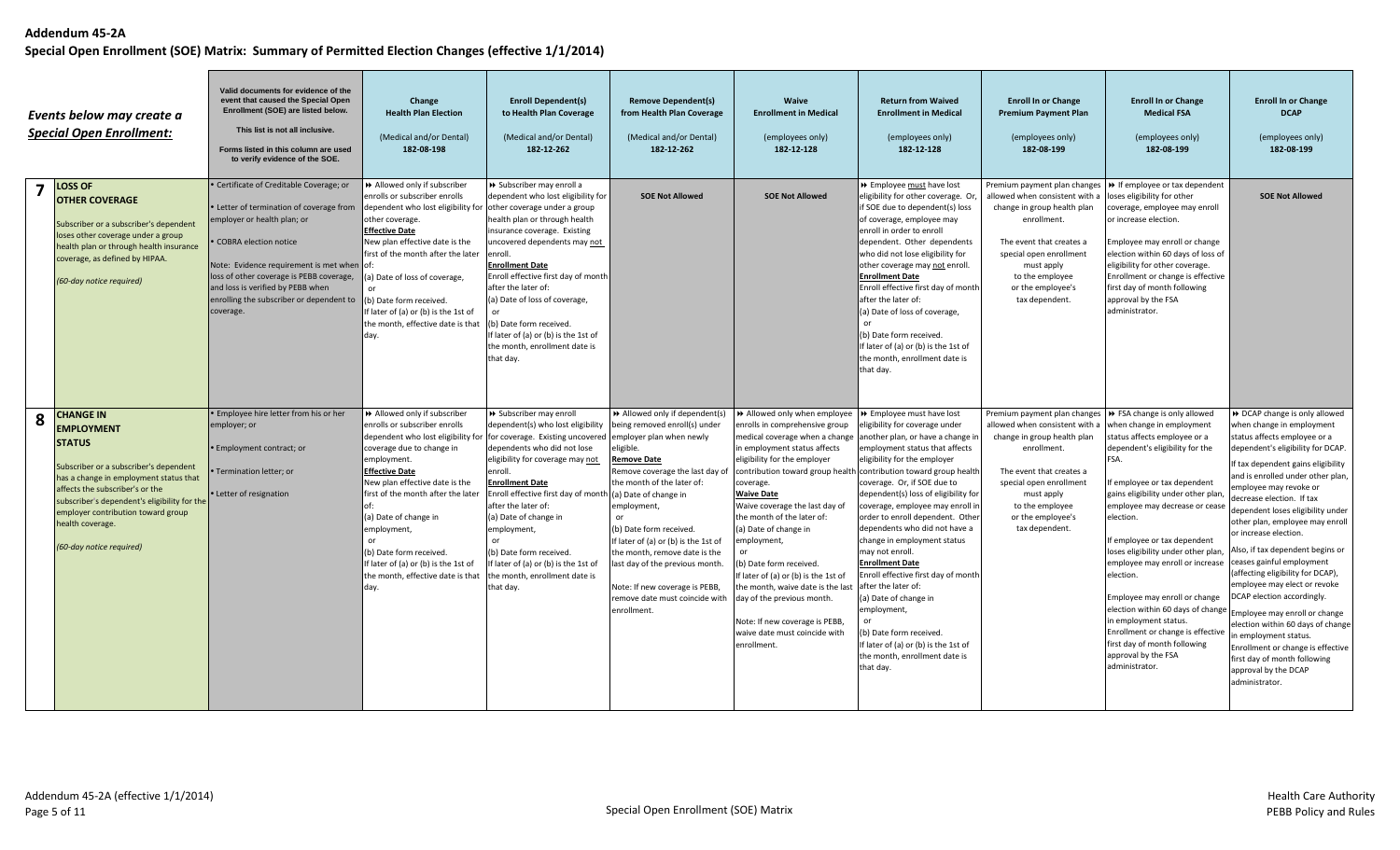|           | Events below may create a<br><b>Special Open Enrollment:</b>                                                                                                                                                                                                                                                                | Valid documents for evidence of the<br>event that caused the Special Open<br>Enrollment (SOE) are listed below.<br>This list is not all inclusive.<br>Forms listed in this column are used<br>to verify evidence of the SOE. | Change<br><b>Health Plan Election</b><br>(Medical and/or Dental)<br>182-08-198 | <b>Enroll Dependent(s)</b><br>to Health Plan Coverage<br>(Medical and/or Dental)<br>182-12-262                                                                                                                                                                                                                                                                                                                                                                                                                                                                            | <b>Remove Dependent(s)</b><br>from Health Plan Coverage<br>(Medical and/or Dental)<br>182-12-262                                                                                                                                                                                                                                         | <b>Waive</b><br><b>Enrollment in Medical</b><br>(employees only)<br>182-12-128                                                                                                                                                                                                                                                                                                                                                                 | <b>Return from Waived</b><br><b>Enrollment in Medical</b><br>(employees only)<br>182-12-128                                                                                                                                                                                                                                                                                                                                                                                                                                                                                                                                                                                  | <b>Enroll In or Change</b><br><b>Premium Payment Plan</b><br>(employees only)<br>182-08-199                                                                                                                                                 | <b>Enroll In or Change</b><br><b>Medical FSA</b><br>(employees only)<br>182-08-199 | <b>Enroll In or Change</b><br><b>DCAP</b><br>(employees only)<br>182-08-199                                                                                                                                                                                                                                                                                                                                                                          |
|-----------|-----------------------------------------------------------------------------------------------------------------------------------------------------------------------------------------------------------------------------------------------------------------------------------------------------------------------------|------------------------------------------------------------------------------------------------------------------------------------------------------------------------------------------------------------------------------|--------------------------------------------------------------------------------|---------------------------------------------------------------------------------------------------------------------------------------------------------------------------------------------------------------------------------------------------------------------------------------------------------------------------------------------------------------------------------------------------------------------------------------------------------------------------------------------------------------------------------------------------------------------------|------------------------------------------------------------------------------------------------------------------------------------------------------------------------------------------------------------------------------------------------------------------------------------------------------------------------------------------|------------------------------------------------------------------------------------------------------------------------------------------------------------------------------------------------------------------------------------------------------------------------------------------------------------------------------------------------------------------------------------------------------------------------------------------------|------------------------------------------------------------------------------------------------------------------------------------------------------------------------------------------------------------------------------------------------------------------------------------------------------------------------------------------------------------------------------------------------------------------------------------------------------------------------------------------------------------------------------------------------------------------------------------------------------------------------------------------------------------------------------|---------------------------------------------------------------------------------------------------------------------------------------------------------------------------------------------------------------------------------------------|------------------------------------------------------------------------------------|------------------------------------------------------------------------------------------------------------------------------------------------------------------------------------------------------------------------------------------------------------------------------------------------------------------------------------------------------------------------------------------------------------------------------------------------------|
| 9         | <b>CHANGE UNDER</b><br><b>OTHER EMPLOYER PLAN'S</b><br><b>OPEN ENROLLMENT</b><br>Subscriber or a subscriber's dependent<br>has a change in enrollment under another<br>employer plan during its annual open<br>enrollment that does not align with the<br>PEBB program's annual open enrollment<br>(60-day notice required) | · Certificate of Creditable Coverage, or<br>• Letter of enrollment or termination of<br>coverage from the employer or health<br>plan; or<br>• Proof of Waiver                                                                | <b>SOE Not Allowed</b>                                                         | > Subscriber may enroll<br>dependent(s) who ended<br>coverage during an open<br>enrollment under another<br>employer plan. Existing<br>uncovered dependents who did<br>not end coverage under another the month of the later of:<br>employer plan may not enroll.<br><b>Enrollment Date</b><br>Enroll effective first day of month or<br>after the later of:<br>(a) Other plan's open enrollment If later of (a) or (b) is the 1st of<br>effective date,<br>(b) Date form received.<br>If later of (a) or (b) is the 1st of<br>the month, enrollment date is<br>that day. | >> Allowed only if dependent(s)<br>being removed enroll(s) during<br>an open enrollment under the<br>other employer plan.<br><b>Remove Date</b><br>Remove coverage the last day of<br>(a) Other plan's open enrollment<br>effective date,<br>(b) Date form received.<br>the month, remove date is the<br>last day of the previous month. | >> Allowed only when employee<br>enrolls during an open<br>enrollment under the other<br>employer plan.<br><b>Waive Date</b><br>Waive coverage the last day of<br>the month of the later of:<br>(a) Other plan's open enrollment plan's open enrollment,<br>effective date,<br>(b) Date form received.<br>If later of (a) or (b) is the 1st of<br>the month, waive date is the last Note: Employee is allowed to<br>day of the previous month. | >> Allowed only when employee<br>or dependent cancels other<br>employer coverage during open<br>enrollment under the other plan.<br>If dependent(s) cancel(s)<br>coverage under another<br>employer plan during other<br>employee may enroll in order to<br>enroll dependent(s). Existing<br>uncovered dependent(s) may not<br>elect a health plan when<br>returning from waived<br>enrollment status.<br><b>Enrollment Date</b><br>Enroll effective first day of month<br>after the later of:<br>(a) Other plan's open enrollment<br>effective date,<br>or<br>(b) Date form received.<br>If later of (a) or (b) is the 1st of<br>the month, enrollment date is<br>that day. | Premium payment plan changes<br>allowed when consistent with a<br>change in group health plan<br>enrollment.<br>The event that creates a<br>special open enrollment<br>must apply<br>to the employee<br>or the employee's<br>tax dependent. | <b>SOE Not Allowed</b>                                                             | >> If tax dependent enrolls under<br>other plan, the employee may<br>revoke or decrease election. If<br>tax dependent cancels coverage<br>under other plan, the employee<br>may enroll or increase election.<br>Employee may enroll or change<br>election within 60 days of change<br>under other employer plan's<br>open enrollment.<br>Enrollment or change is effective<br>first day of month following<br>approval by the DCAP<br>administrator. |
| <b>10</b> | <b>DEPENDENT MOVES TO USA</b><br>Subscriber's dependent has a change in<br>residence from outside of the United<br>States to within the United States.<br>(60-day notice required)                                                                                                                                          | . Visa or Passport with date of entry                                                                                                                                                                                        | <b>SOE Not Allowed</b>                                                         | > Subscriber may only enroll<br>dependents who moved to the<br>United States. Other existing<br>dependents may not enroll.<br><b>Change Date</b><br>Enroll effective first of month<br>after the later of:<br>(a) Date dependent changes<br>residence to the United States.<br>(b) Date form received.<br>If later of (a) or (b) is the 1st of<br>the month, enrollment date is<br>that day.                                                                                                                                                                              | <b>SOE Not Allowed</b>                                                                                                                                                                                                                                                                                                                   | <b>SOE Not Allowed</b>                                                                                                                                                                                                                                                                                                                                                                                                                         | >> Allowed only to enable<br>enrollment of dependent who<br>moved to the United States.<br><b>Change Date</b><br>Enroll effective first day of month<br>after the later of:<br>(a) Date dependent changes<br>residence to the United States,<br>(b) Date form received.<br>If later of (a) or (b) is the 1st of<br>the month, enrollment date is<br>that day.                                                                                                                                                                                                                                                                                                                | Premium payment plan changes<br>allowed when consistent with a<br>change in group health plan<br>enrollment.<br>The event that creates a<br>special open enrollment<br>must apply<br>to the employee<br>or the employee's<br>tax dependent. | <b>SOE Not Allowed</b>                                                             | <b>SOE Not Allowed</b>                                                                                                                                                                                                                                                                                                                                                                                                                               |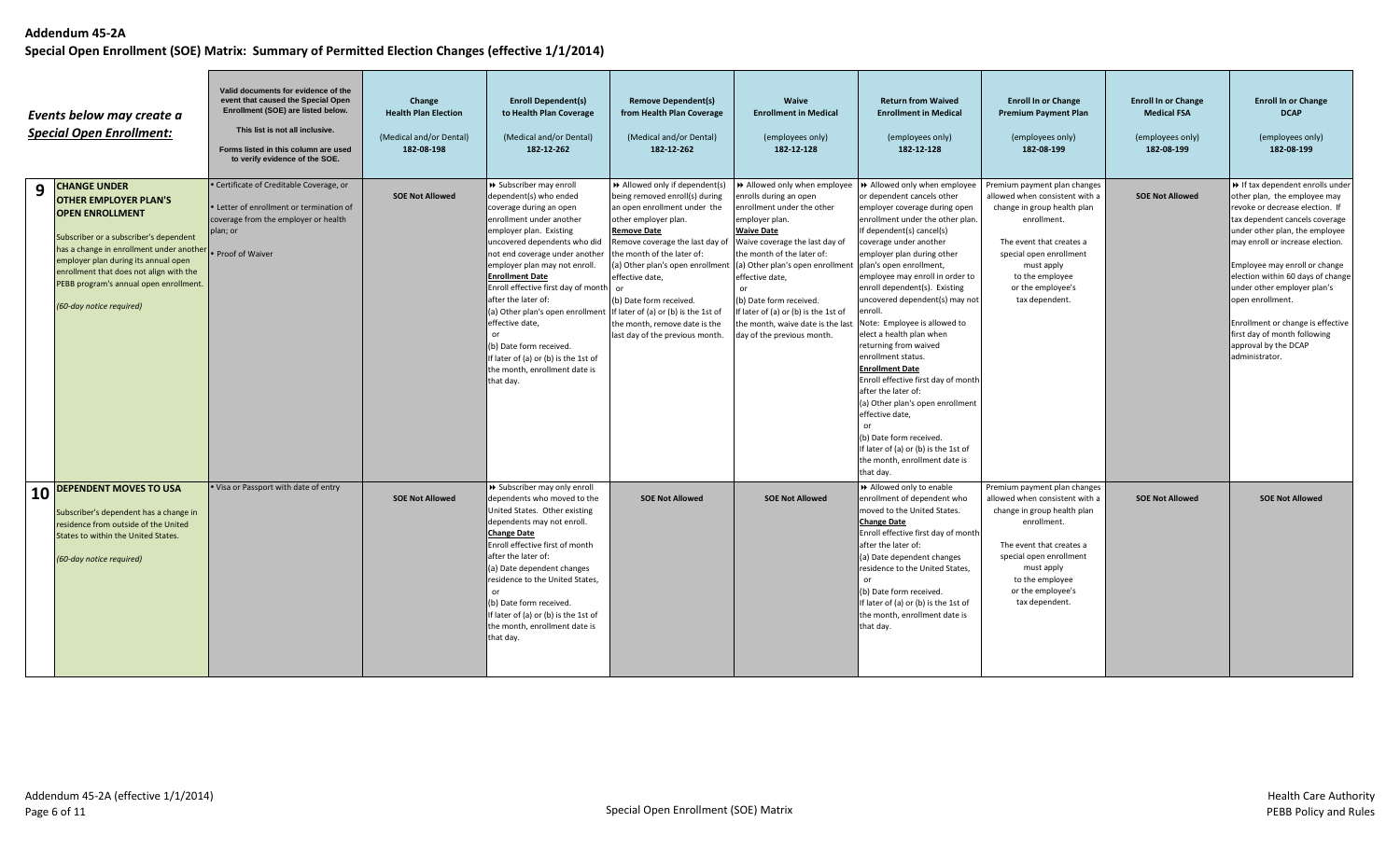|           | Events below may create a<br><b>Special Open Enrollment:</b>                                                                                                                                                                                                                                                                                                                                                                                                                                                                                                                                                   | Valid documents for evidence of the<br>event that caused the Special Open<br>Enrollment (SOE) are listed below.<br>This list is not all inclusive.<br>Forms listed in this column are used<br>to verify evidence of the SOE. | Change<br><b>Health Plan Election</b><br>(Medical and/or Dental)<br>182-08-198                                                                                                                                                                                                                                                                   | <b>Enroll Dependent(s)</b><br>to Health Plan Coverage<br>(Medical and/or Dental)<br>182-12-262                                                                                                                                                                                                                                                                                         | <b>Remove Dependent(s)</b><br>from Health Plan Coverage<br>(Medical and/or Dental)<br>182-12-262                                                                                                                                                                                                                                                                                                                                                                                                         | Waive<br><b>Enrollment in Medical</b><br>(employees only)<br>182-12-128                                                                                                                                                                                                                                                                                                                                                                                                | <b>Return from Waived</b><br><b>Enrollment in Medical</b><br>(employees only)<br>182-12-128                                                                                                                                                                                                                                   | <b>Enroll In or Change</b><br><b>Premium Payment Plan</b><br>(employees only)<br>182-08-199                                                                                                                                                 | <b>Enroll In or Change</b><br><b>Medical FSA</b><br>(employees only)<br>182-08-199                                                                                                                                                                                               | <b>Enroll In or Change</b><br><b>DCAP</b><br>(employees only)<br>182-08-199                                                                                               |
|-----------|----------------------------------------------------------------------------------------------------------------------------------------------------------------------------------------------------------------------------------------------------------------------------------------------------------------------------------------------------------------------------------------------------------------------------------------------------------------------------------------------------------------------------------------------------------------------------------------------------------------|------------------------------------------------------------------------------------------------------------------------------------------------------------------------------------------------------------------------------|--------------------------------------------------------------------------------------------------------------------------------------------------------------------------------------------------------------------------------------------------------------------------------------------------------------------------------------------------|----------------------------------------------------------------------------------------------------------------------------------------------------------------------------------------------------------------------------------------------------------------------------------------------------------------------------------------------------------------------------------------|----------------------------------------------------------------------------------------------------------------------------------------------------------------------------------------------------------------------------------------------------------------------------------------------------------------------------------------------------------------------------------------------------------------------------------------------------------------------------------------------------------|------------------------------------------------------------------------------------------------------------------------------------------------------------------------------------------------------------------------------------------------------------------------------------------------------------------------------------------------------------------------------------------------------------------------------------------------------------------------|-------------------------------------------------------------------------------------------------------------------------------------------------------------------------------------------------------------------------------------------------------------------------------------------------------------------------------|---------------------------------------------------------------------------------------------------------------------------------------------------------------------------------------------------------------------------------------------|----------------------------------------------------------------------------------------------------------------------------------------------------------------------------------------------------------------------------------------------------------------------------------|---------------------------------------------------------------------------------------------------------------------------------------------------------------------------|
| <b>11</b> | <b>CHANGE IN RESIDENCE</b><br>Subscriber or a subscriber's dependent<br>has a change in residence that affects<br>health plan availability.<br>If the subscriber moves and the<br>subscriber's current health plan is not<br>available in the new location the<br>subscriber must select a new health plan.<br>Note: A dental plan is considered to be<br>available if within 50 miles of subscriber's<br>new residence.<br>If the subscriber does not select a new<br>health plan, the PEBB program may<br>change the subscriber's health plan as<br>described in WAC 182-08-196.<br>(60-day notice required) | . Proof of former and current residence<br>(e.g. utility bill)                                                                                                                                                               | Allowed only if change in<br>residence causes current health<br>plan to become unavailable.<br><b>Effective Date</b><br>New plan effective date is the<br>first of the month after the later<br>(a) Date of change in residence,<br>(b) Date form received.<br>If later of (a) or (b) is the 1st of<br>the month, effective date is that<br>day. | <b>SOE Not Allowed</b>                                                                                                                                                                                                                                                                                                                                                                 | <b>SOE Not Allowed</b>                                                                                                                                                                                                                                                                                                                                                                                                                                                                                   | <b>SOE Not Allowed</b>                                                                                                                                                                                                                                                                                                                                                                                                                                                 | <b>SOE Not Allowed</b>                                                                                                                                                                                                                                                                                                        | Premium payment plan changes<br>allowed when consistent with a<br>change in group health plan<br>enrollment.<br>The event that creates a<br>special open enrollment<br>must apply<br>to the employee<br>or the employee's<br>tax dependent. | <b>SOE Not Allowed</b>                                                                                                                                                                                                                                                           | <b>SOE Not Allowed</b>                                                                                                                                                    |
| <b>12</b> | <b>COURT ORDER OR</b><br><b>NATIONAL MEDICAL SUPPORT</b><br><b>NOTICE (NMSN)</b><br>A court order or national medical support<br>notice requires the subscriber or any<br>other individual to provide insurance<br>coverage for an eligible dependent of the<br>subscriber (a former spouse or former<br>registered domestic partner is not an<br>eligible dependent).<br>See also:<br>WAC 182-12-263<br>(60-day notice required)                                                                                                                                                                              | · Valid court order; or<br>• National Medical Support Notice                                                                                                                                                                 | >> Allowed only if subscriber<br>enrolls court-ordered dependent<br>child.<br><b>Effective Date</b><br>New plan effective date is the<br>first of the month after the later<br>(a) Date of court order,<br>(b) Date form received.<br>If later of (a) or (b) is the 1st of<br>the month, effective date is that<br>day.                          | ordered dependent child.<br>Existing uncovered dependent:<br>who are not court-ordered to<br>coverage may not enroll.<br><b>Enrollment Date</b><br>Enroll effective first day of month Remove dependent child from<br>after the later of:<br>(a) Date of court order,<br>(b) Date form received.<br>If later of (a) or (b) is the 1st of<br>the month, enrollment date is<br>that day. | $\rightarrow$ Subscriber may enroll a court- $\rightarrow$ Allowed only if the dependent $\rightarrow$ Allowed only if employee and<br>is enrolled under the coverage of<br>the individual who is court-<br>ordered to provide insurance<br>coverage.<br><b>Remove Date</b><br>coverage the last day of the<br>month of the later of:<br>(a) Date of court order,<br>(b) Date form received.<br>If later of (a) or (b) is the 1st of<br>the month, remove date is the<br>last day of the previous month. | dependent child are the only<br>PEBB enrollees. Dependent child dependent. Existing uncovered<br>must enroll under the coverage<br>of the individual who is court-<br>ordered to provide insurance<br>coverage.<br><b>Waive Date</b><br>Waive coverage the last day of<br>the month of the later of:<br>(a) Date of court order,<br>(b) Date form received.<br>If later of (a) or (b) is the 1st of<br>the month, waive date is the last<br>day of the previous month. | >> Employee may enroll in order<br>to enroll court-ordered<br>dependents may not enroll.<br><b>Enrollment Date</b><br>Enroll effective first day of month<br>after the later of:<br>(a) Date of court order,<br>(b) Date form received.<br>If later of (a) or (b) is the 1st of<br>the month, enrollment date is<br>that day. | Premium payment plan changes<br>allowed when consistent with a<br>change in group health plan<br>enrollment.<br>The event that creates a<br>special open enrollment<br>must apply<br>to the employee<br>or the employee's<br>tax dependent. | ▶ Employee may enroll or<br>ncrease election for new tax<br>dependent(s).<br>Employee may enroll or change<br>election within 60 days of<br>receiving court order.<br>Enrollment or change is effective<br>first day of month following<br>approval by the FSA<br>administrator. | <b>SOE Not Allowed</b><br>See<br><b>Triggering Event</b><br>#19:<br>"Change in number of<br>IRC Section 21(b)(1)<br>qualifying individuals"<br>(N/A for child turning 26) |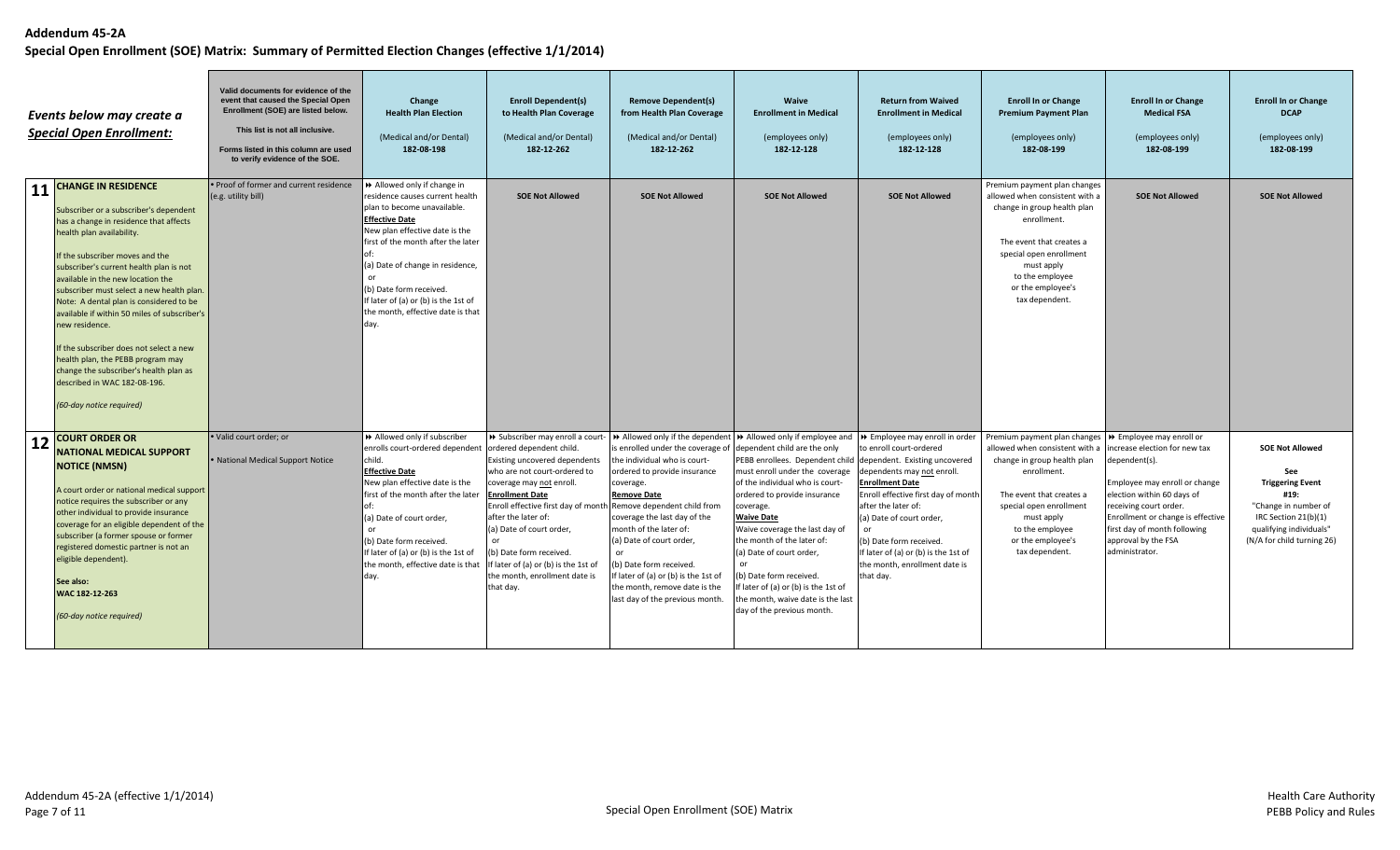|           | Events below may create a<br><b>Special Open Enrollment:</b>                                                                                                                                                                                                                                                                                                                                                                                                                                                                                          | Valid documents for evidence of the<br>event that caused the Special Open<br>Enrollment (SOE) are listed below.<br>This list is not all inclusive.<br>Forms listed in this column are used<br>to verify evidence of the SOE. | Change<br><b>Health Plan Election</b><br>(Medical and/or Dental)<br>182-08-198                                                                                                                                                                                                                                                                                                                                                                                                                           | <b>Enroll Dependent(s)</b><br>to Health Plan Coverage<br>(Medical and/or Dental)<br>182-12-262                                                                                                                                                                                                                                                                                                                                                                                                                                                                                                                                  | <b>Remove Dependent(s)</b><br>from Health Plan Coverage<br>(Medical and/or Dental)<br>182-12-262                                                                                                                                                                                                                                                                                      | Waive<br><b>Enrollment in Medical</b><br>(employees only)<br>182-12-128                                                                                                                                                                                                                                                                                            | <b>Return from Waived</b><br><b>Enrollment in Medical</b><br>(employees only)<br>182-12-128                                                                                                                                                                                                                                                                                                                                                                                                                     | <b>Enroll In or Change</b><br><b>Premium Payment Plan</b><br>(employees only)<br>182-08-199                                                                                                                                                 | <b>Enroll In or Change</b><br><b>Medical FSA</b><br>(employees only)<br>182-08-199                                                                                                                                                                                                                                                                                                                                                                                                                                   | <b>Enroll In or Change</b><br><b>DCAP</b><br>(employees only)<br>182-08-199 |
|-----------|-------------------------------------------------------------------------------------------------------------------------------------------------------------------------------------------------------------------------------------------------------------------------------------------------------------------------------------------------------------------------------------------------------------------------------------------------------------------------------------------------------------------------------------------------------|------------------------------------------------------------------------------------------------------------------------------------------------------------------------------------------------------------------------------|----------------------------------------------------------------------------------------------------------------------------------------------------------------------------------------------------------------------------------------------------------------------------------------------------------------------------------------------------------------------------------------------------------------------------------------------------------------------------------------------------------|---------------------------------------------------------------------------------------------------------------------------------------------------------------------------------------------------------------------------------------------------------------------------------------------------------------------------------------------------------------------------------------------------------------------------------------------------------------------------------------------------------------------------------------------------------------------------------------------------------------------------------|---------------------------------------------------------------------------------------------------------------------------------------------------------------------------------------------------------------------------------------------------------------------------------------------------------------------------------------------------------------------------------------|--------------------------------------------------------------------------------------------------------------------------------------------------------------------------------------------------------------------------------------------------------------------------------------------------------------------------------------------------------------------|-----------------------------------------------------------------------------------------------------------------------------------------------------------------------------------------------------------------------------------------------------------------------------------------------------------------------------------------------------------------------------------------------------------------------------------------------------------------------------------------------------------------|---------------------------------------------------------------------------------------------------------------------------------------------------------------------------------------------------------------------------------------------|----------------------------------------------------------------------------------------------------------------------------------------------------------------------------------------------------------------------------------------------------------------------------------------------------------------------------------------------------------------------------------------------------------------------------------------------------------------------------------------------------------------------|-----------------------------------------------------------------------------|
| <b>13</b> | <b>GAIN OR LOSE ELIGIBILITY FOR</b><br><b>MEDICAID OR CHIP</b><br>Subscriber or a subscriber's dependent<br>becomes entitled to coverage under<br>Medicaid or a state children's health<br>insurance program (CHIP), or the<br>subscriber or a subscriber's dependent<br>loses eligibility for coverage under<br>Medicaid or CHIP.<br>(60-day notice required)<br>Note: For gaining eligibility, the 60-day<br>notice requirement is measured from the<br>later of:<br>-Date of eligibility,<br>or<br>-Date agency grants eligibility                 | Approval or Denial letter from Medicaid<br>or CHIP                                                                                                                                                                           | >> Allowed only if subscriber<br>removes dependent from<br>coverage or enrolls dependent to coverage under Medicaid or<br>coverage.<br><b>Effective Date</b><br>New plan effective date is the<br>first of the month after the later<br>(a) Date eligible for Medicaid<br>or CHIP,<br>$\alpha$ r<br>(b) Date form received.<br>If later of (a) or (b) is the 1st of<br>the month, effective date is that<br>day.                                                                                         | > Subscriber may enroll a<br>dependent who lost eligibility for<br>CHIP. Existing uncovered<br>dependents who did not lose<br>eligibility may not enroll.<br><b>Enrollment Date</b><br>Enroll effective first day of month month of the later of:<br>following the later of:<br>(a) Date not eligible for Medicaid or CHIP,<br>or CHIP,<br>(b) Date form received.<br>If later of (a) or (b) is the 1st of<br>the month, enrollment date is<br>that day.                                                                                                                                                                        | >> Allowed only if dependent<br>enrolls to Medicaid or CHIP<br>coverage when becoming eligible<br>for that coverage.<br><b>Remove Date</b><br>Remove dependent from<br>coverage the last day of the<br>(a) Date eligible for Medicaid<br>or<br>(b) Date form is received.<br>If later of (a) or (b) is the 1st of<br>the month, remove date is the<br>last day of the previous month. | >> Allowed only if employee<br>enrolls to Medicaid when he or<br>she becomes eligible.<br><b>Waive Date</b><br>Waive coverage the last day of<br>the month of the later of:<br>(a) Date eligible for Medicaid<br>or CHIP,<br>(b) Date form is received.<br>If later of (a) or (b) is the 1st of<br>the month, waive date is the last<br>day of the previous month. | >> Employee must have lost<br>eligibility for Medicaid. Or, if SOE<br>is due to dependent losing<br>coverage under Medicaid or<br>CHIP, employee may enroll in<br>order to enroll dependent.<br>Existing dependents may not<br>enroll.<br><b>Enrollment Date</b><br>Enroll effective first day of month<br>after the later of:<br>(a) Date not eligible for Medicaid<br>or CHIP,<br>$\alpha$ r<br>(b) Date form received.<br>If later of (a) or (b) is the 1st of<br>the month, enrollment date is<br>that day. | Premium payment plan changes<br>allowed when consistent with a<br>change in group health plan<br>enrollment.<br>The event that creates a<br>special open enrollment<br>must apply<br>to the employee<br>or the employee's<br>tax dependent. | → Employee may decrease or<br>revoke election if employee or<br>dependent becomes eligible for<br>Medicaid or CHIP. Employee may<br>enroll or increase election if<br>employee or dependent loses<br>eligibility for Medicaid or CHIP.<br>Employee may enroll or change<br>election within 60 days of<br>employee or tax dependent<br>becoming eligible or losing<br>eligibility for Medicaid or CHIP.<br>Enrollment or change is effective<br>first day of month following<br>approval by the FSA<br>administrator. | <b>SOE Not Allowed</b>                                                      |
| 14        | <b>BECOME ELIGIBLE FOR</b><br><b>STATE PREMIUM ASSISTANCE SUBSIDY</b><br>FOR PEBB HEALTH PLAN COVERAGE<br><b>FROM</b><br><b>MEDICAID OR CHIP</b><br>As required by HIPAA, subscriber or a<br>subscriber's dependent becomes eligible<br>for state premium assistance subsidy for<br>PEBB health plan coverage from Medicaid<br>or a state children's health insurance<br>program (CHIP).<br>(60-day notice required)<br>Note: 60-day notice requirement is<br>measured from the later of:<br>-Date of eligibility,<br>-Date agency grants eligibility | . Migibility or loss of eligibility letter from<br><b>Medicaid or CHIP</b>                                                                                                                                                   | → Allowed only if subscriber<br>enrolls, or subscriber enrolls<br>dependent, after subscriber or<br>dependent becomes eligible for<br>state premium assistance subsidy<br>for PEBB health plan coverage<br>from Medicaid or CHIP.<br><b>Effective Date</b><br>New plan effective date is the<br>first of the month after the later<br>(a) Date eligible for state<br>premium assistance,<br>(b) Date form received.<br>If later of (a) or (b) is the 1st of<br>the month, effective date is that<br>day. | > Subscriber may enroll a<br>dependent who has become<br>eligible for state premium<br>assistance subsidy for PEBB<br>health plan coverage from<br>Medicaid or CHIP. Existing<br>uncovered dependents who did<br>not become eligible for state<br>premium assistance subsidy for<br>PEBB health plan coverage from<br>Medicaid or CHIP may not enroll.<br><b>Enrollment Date</b><br>Enroll effective first day of month<br>following the later of:<br>(a) Date eligible for state<br>oremium assistance,<br>or<br>(b) Date form received.<br>If later of (a) or (b) is the 1st of<br>the month, enrollment date is<br>that day. | <b>SOE Not Allowed</b>                                                                                                                                                                                                                                                                                                                                                                | <b>SOE Not Allowed</b>                                                                                                                                                                                                                                                                                                                                             | >> Employee or dependent must<br>have become eligible for state<br>premium assistance subsidy for<br>PEBB health plan coverage from<br>Medicaid or CHIP.<br><b>Enrollment Date</b><br>Enroll effective first day of month<br>after the later of:<br>(a) Date eligible for state<br>premium assistance,<br>(b) Date form received.<br>If later of (a) or (b) is the 1st of<br>the month, enrollment date is<br>that day.                                                                                         | Premium payment plan changes<br>allowed when consistent with a<br>change in group health plan<br>enrollment.<br>The event that creates a<br>special open enrollment<br>must apply<br>to the employee<br>or the employee's<br>tax dependent. | <b>SOE Not Allowed</b>                                                                                                                                                                                                                                                                                                                                                                                                                                                                                               | <b>SOE Not Allowed</b>                                                      |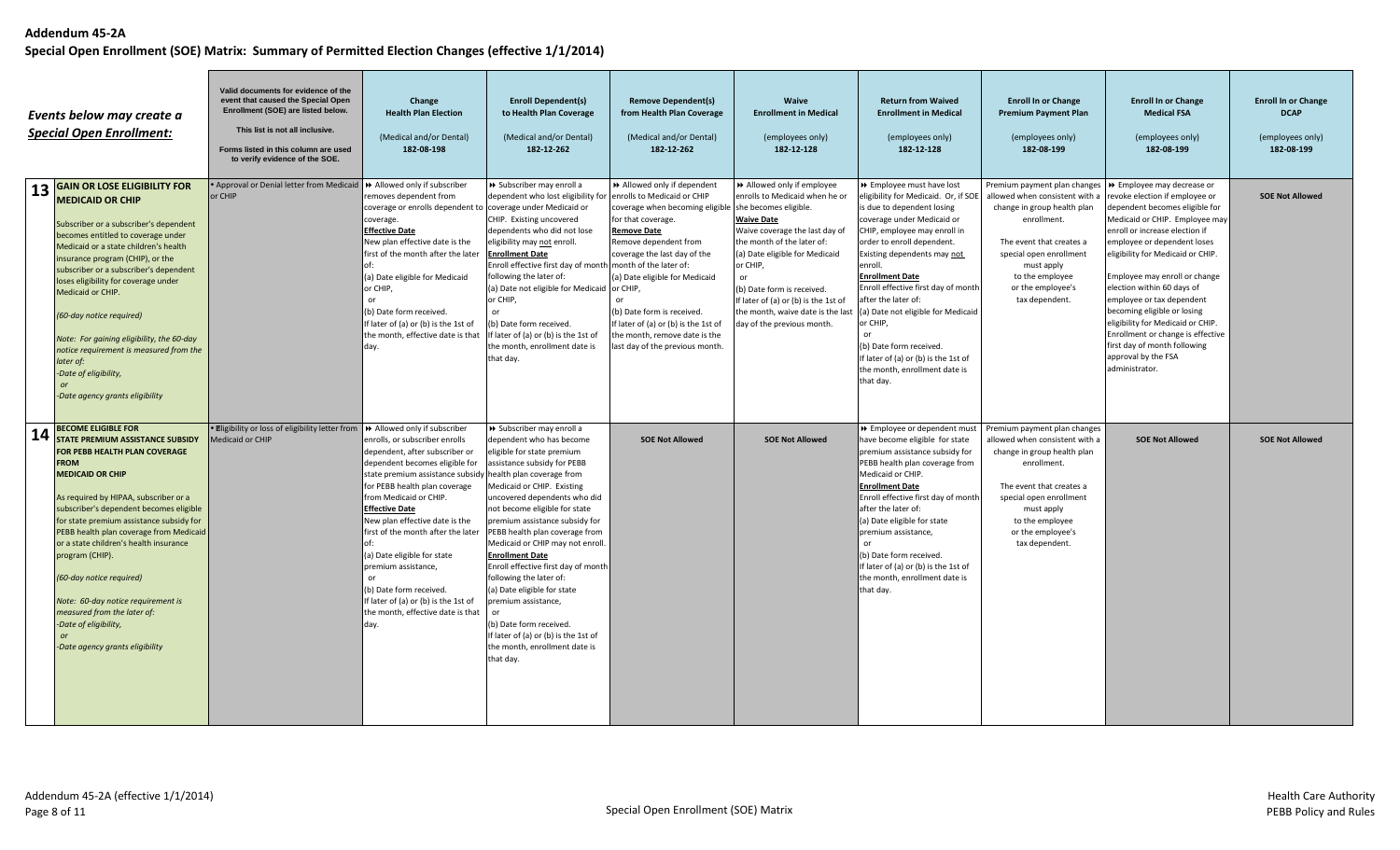|    | Events below may create a<br><b>Special Open Enrollment:</b>                                                                                                                                                                                                                                                                                                                                                                                                                                                                                                                                                                                                                                                                                                                                 | Valid documents for evidence of the<br>event that caused the Special Open<br>Enrollment (SOE) are listed below.<br>This list is not all inclusive.<br>Forms listed in this column are used<br>to verify evidence of the SOE.                                                                                                    | Change<br><b>Health Plan Election</b><br>(Medical and/or Dental)<br>182-08-198                                                                                                                                                                                                                                                                                                                      | <b>Enroll Dependent(s)</b><br>to Health Plan Coverage<br>(Medical and/or Dental)<br>182-12-262 | <b>Remove Dependent(s)</b><br>from Health Plan Coverage<br>(Medical and/or Dental)<br>182-12-262 | Waive<br><b>Enrollment in Medical</b><br>(employees only)<br>182-12-128 | <b>Return from Waived</b><br><b>Enrollment in Medical</b><br>(employees only)<br>182-12-128 | <b>Enroll In or Change</b><br><b>Premium Payment Plan</b><br>(employees only)<br>182-08-199                                                                                                                                                 | <b>Enroll In or Change</b><br><b>Medical FSA</b><br>(employees only)<br>182-08-199                                                                                                                                                                                                                                                                                                                                                                                                                                                    | <b>Enroll In or Change</b><br><b>DCAP</b><br>(employees only)<br>182-08-199 |
|----|----------------------------------------------------------------------------------------------------------------------------------------------------------------------------------------------------------------------------------------------------------------------------------------------------------------------------------------------------------------------------------------------------------------------------------------------------------------------------------------------------------------------------------------------------------------------------------------------------------------------------------------------------------------------------------------------------------------------------------------------------------------------------------------------|---------------------------------------------------------------------------------------------------------------------------------------------------------------------------------------------------------------------------------------------------------------------------------------------------------------------------------|-----------------------------------------------------------------------------------------------------------------------------------------------------------------------------------------------------------------------------------------------------------------------------------------------------------------------------------------------------------------------------------------------------|------------------------------------------------------------------------------------------------|--------------------------------------------------------------------------------------------------|-------------------------------------------------------------------------|---------------------------------------------------------------------------------------------|---------------------------------------------------------------------------------------------------------------------------------------------------------------------------------------------------------------------------------------------|---------------------------------------------------------------------------------------------------------------------------------------------------------------------------------------------------------------------------------------------------------------------------------------------------------------------------------------------------------------------------------------------------------------------------------------------------------------------------------------------------------------------------------------|-----------------------------------------------------------------------------|
| 15 | <b>GAIN OR LOSE ELIGIBILITY FOR MEDICARE,</b><br>OR ENROLL OR CANCEL ENROLLMENT IN<br><b>MEDICARE PART D</b><br>Subscriber or a subscriber's dependent:<br>becomes entitled (enrolled) to<br>Medicare, or<br>- loses eligibility for Medicare, or<br>enrolls in or cancels enrollment in a<br>Medicare Part D plan.<br>If the subscriber's current health plan<br>becomes unavailable due to the subscriber's cancellation of Medicare Part D coverage; or<br>or a subscriber's dependent's entitlement to<br>Medicare, the subscriber must select a new<br>health plan as described in WAC 182-08-<br>$196(1)$ .<br>(60-day notice required)<br>Note: 60-day notice requirement is<br>measured from the later of:<br>-Date of eligibility,<br>$\alpha$ r<br>-Date agency grants eligibility | · Medicare Benefit Verification letter; or<br>• Copy of Medicare card; or<br>· Notice of Denial of Medicare Coverage; or<br>• Social Security denial letter; or<br>• Medicare Entitlement or Cessation of<br>Disability form; or<br>• Letter confirming enrollment or<br>• Letter of declination of<br>Medicare Part D coverage | <b>Effective Date</b><br>New plan effective date is the<br>first of the month after the later<br>(a) Date entitled to Medicare,<br>date of loss of eligbility for<br>Medicare, or date of enrollment<br>or disenrollment from a<br>Medicare Part D plan,<br>$\alpha$ r<br>(b) Date form received.<br>If later of (a) or (b) is the 1st of<br>the month, effective date is that<br>day.              | <b>SOE Not Allowed</b>                                                                         | <b>SOE Not Allowed</b>                                                                           | <b>SOE Not Allowed</b>                                                  | <b>SOE Not Allowed</b>                                                                      | allowed when consistent with a<br>change in group health plan<br>enrollment.<br>The event that creates a<br>special open enrollment<br>must apply<br>to the employee<br>or the employee's<br>tax dependent.                                 | Premium payment plan changes $\rightarrow$ If employee or tax dependent<br>gains Medicare eligibility,<br>employee may decrease election<br>or revoke enrollment.<br>If employee or tax dependent<br>loses Medicare eligibility,<br>employee may increase election<br>or enroll in coverage.<br>Employee may enroll or change<br>election within 60 days of<br>employee or tax dependent<br>gaining or losing Medicare.<br>Enrollment or change is effective<br>first day of month following<br>approval by the FSA<br>administrator. | <b>SOE Not Allowed</b>                                                      |
| 16 | <b>HEALTH PLAN</b><br><b>BECOMES UNAVAILABLE</b><br>Subscriber or a subscriber's dependent's<br>current health plan becomes unavailable<br>because the subscriber or enrolled<br>dependent is no longer eligible for a<br>health savings account (HSA). HCA may<br>require evidence that the subscriber or<br>subscriber's dependent is no longer<br>eligible for an HSA.<br>(60-day notice required)                                                                                                                                                                                                                                                                                                                                                                                        | · Cancellation letter from HDHP; or<br>• Coverage confirmation in a new health<br>plan; or<br>Medicare entitlement letter; or<br>Copy of current tax return claiming you<br>as a dependent                                                                                                                                      | >> Allowed only when HSA<br>eligibility is lost.<br><b>Effective Date</b><br>New plan effective date is the<br>first of the month after the later<br>(a) Date current health plan<br>becomes unavailable due to loss<br>of eligibility for a health savings<br>account (HSA),<br>or<br>(b) Date form received.<br>If later of (a) or (b) is the 1st of<br>the month, effective date is that<br>day. | <b>SOE Not Allowed</b>                                                                         | <b>SOE Not Allowed</b>                                                                           | <b>SOE Not Allowed</b>                                                  | <b>SOE Not Allowed</b>                                                                      | Premium payment plan changes<br>allowed when consistent with a<br>change in group health plan<br>enrollment.<br>The event that creates a<br>special open enrollment<br>must apply<br>to the employee<br>or the employee's<br>tax dependent. | <b>SOE Not Allowed</b>                                                                                                                                                                                                                                                                                                                                                                                                                                                                                                                | <b>SOE Not Allowed</b>                                                      |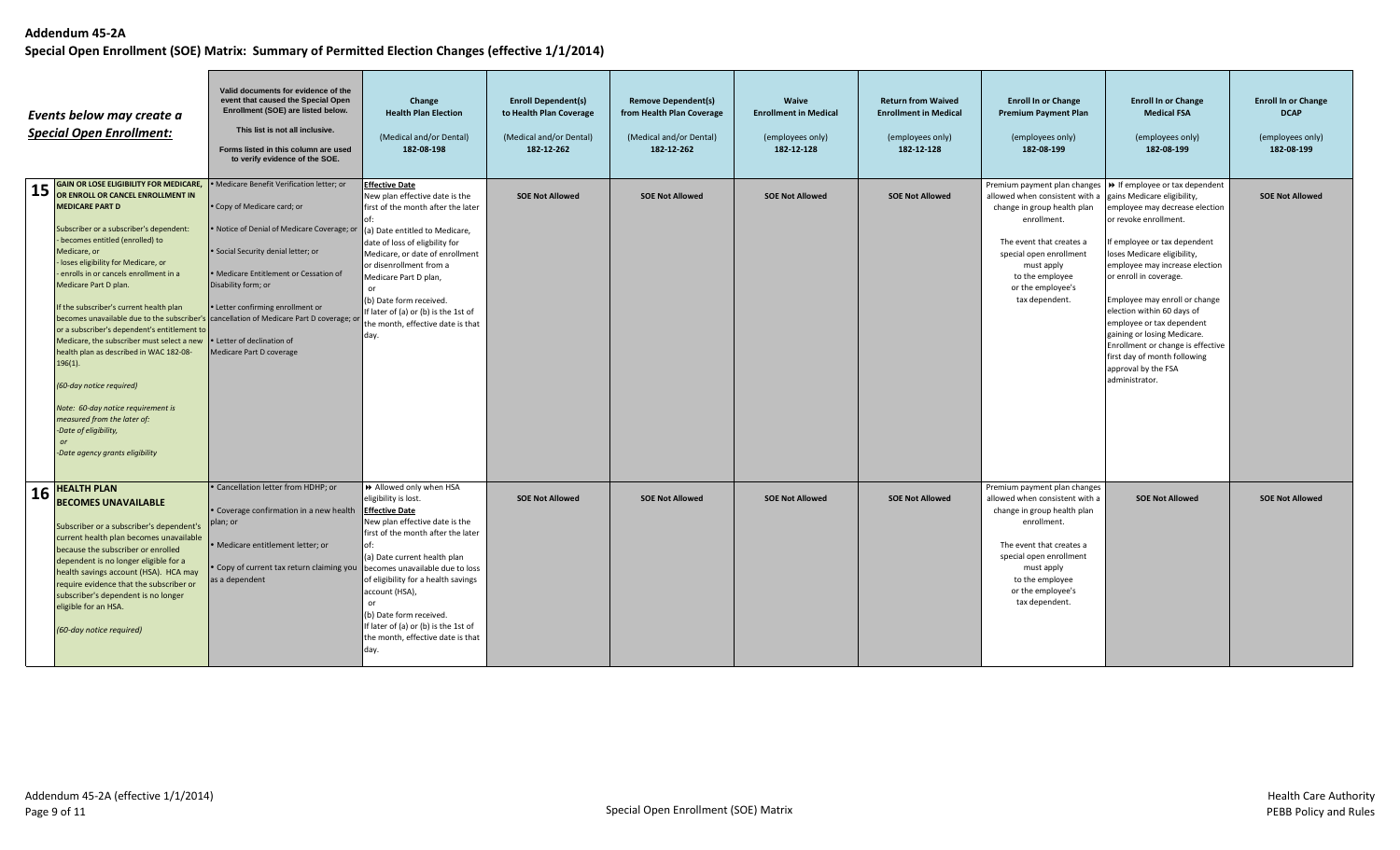|    | Events below may create a<br><b>Special Open Enrollment:</b>                                                                                                                                                                                                                                                                                                                                                                                                                                                                                                                                                 | Valid documents for evidence of the<br>event that caused the Special Open<br>Enrollment (SOE) are listed below.<br>This list is not all inclusive.<br>Forms listed in this column are used<br>to verify evidence of the SOE.                                                                               | Change<br><b>Health Plan Election</b><br>(Medical and/or Dental)<br>182-08-198                                                                                                                                                                                                          | <b>Enroll Dependent(s)</b><br>to Health Plan Coverage<br>(Medical and/or Dental)<br>182-12-262 | <b>Remove Dependent(s)</b><br>from Health Plan Coverage<br>(Medical and/or Dental)<br>182-12-262 | Waive<br><b>Enrollment in Medical</b><br>(employees only)<br>182-12-128 | <b>Return from Waived</b><br><b>Enrollment in Medical</b><br>(employees only)<br>182-12-128 | <b>Enroll In or Change</b><br><b>Premium Payment Plan</b><br>(employees only)<br>182-08-199                                                                                                                                                 | <b>Enroll In or Change</b><br><b>Medical FSA</b><br>(employees only)<br>182-08-199 | <b>Enroll In or Change</b><br><b>DCAP</b><br>(employees only)<br>182-08-199                                                                                                                                                                                                                                                                            |
|----|--------------------------------------------------------------------------------------------------------------------------------------------------------------------------------------------------------------------------------------------------------------------------------------------------------------------------------------------------------------------------------------------------------------------------------------------------------------------------------------------------------------------------------------------------------------------------------------------------------------|------------------------------------------------------------------------------------------------------------------------------------------------------------------------------------------------------------------------------------------------------------------------------------------------------------|-----------------------------------------------------------------------------------------------------------------------------------------------------------------------------------------------------------------------------------------------------------------------------------------|------------------------------------------------------------------------------------------------|--------------------------------------------------------------------------------------------------|-------------------------------------------------------------------------|---------------------------------------------------------------------------------------------|---------------------------------------------------------------------------------------------------------------------------------------------------------------------------------------------------------------------------------------------|------------------------------------------------------------------------------------|--------------------------------------------------------------------------------------------------------------------------------------------------------------------------------------------------------------------------------------------------------------------------------------------------------------------------------------------------------|
|    | 17 CONTINUITY OF CARE<br>Subscriber or subscriber's dependent<br>experiences a disruption of care that<br>could function as a reduction in benefits<br>for the subscriber or the subscriber's<br>dependent for a specific condition or<br>ongoing course of treatment.<br>The subscriber may not change their<br>health plan election if the subscriber's or<br>dependent's physician stops participation<br>with the subscriber's health plan unless<br>the PEBB program determines that a<br>continuity of care issue exists. (See 182-<br>08-198 for specific circumstances).<br>(60-day notice required) | • Submit request for a plan change to the $\rightarrow$ Allowed only if meeting a<br><b>Health Care Authority:</b><br>PEBB Program<br>Attn: Clinical & Quality Programs<br>Manager<br>PO Box 42684<br>Olympia, WA 98504-5502                                                                               | specific circumstance described<br>in rule.<br><b>Effective Date</b><br>New plan effective date is the<br>first of the month after the later<br>(a) Date of disruption,<br>(b) Date form received.<br>If later of (a) or (b) is the 1st of<br>the month, effective date is that<br>day. | <b>SOE Not Allowed</b>                                                                         | <b>SOE Not Allowed</b>                                                                           | <b>SOE Not Allowed</b>                                                  | <b>SOE Not Allowed</b>                                                                      | Premium payment plan changes<br>allowed when consistent with a<br>change in group health plan<br>enrollment.<br>The event that creates a<br>special open enrollment<br>must apply<br>to the employee<br>or the employee's<br>tax dependent. | <b>SOE Not Allowed</b>                                                             | <b>SOE Not Allowed</b>                                                                                                                                                                                                                                                                                                                                 |
| 18 | <b>CHANGE DEPENDENT</b><br><b>CARE PROVIDER</b><br>Employee changes dependent care<br>provider.<br>(60 Day Notice Required)                                                                                                                                                                                                                                                                                                                                                                                                                                                                                  | • Letter from both the current and new<br>daycare providers stating the premium<br>amount for qualifying individuals and the<br>due date; or<br>. Billing statement from both the current<br>and new daycare providers stating the<br>premium amount for qualifying<br>individuals and the statement date. | <b>SOE Not Allowed</b>                                                                                                                                                                                                                                                                  | <b>SOE Not Allowed</b>                                                                         | <b>SOE Not Allowed</b>                                                                           | <b>SOE Not Allowed</b>                                                  | <b>SOE Not Allowed</b>                                                                      | <b>SOE Not Allowed</b>                                                                                                                                                                                                                      | <b>SOE Not Allowed</b>                                                             | > Change must reflect the<br>increased or decreased<br>cost of services of the new<br>provider for an IRC Section<br>21(b)(1) qualifying individual.<br>Employee may enroll or change<br>election within 60 days of change<br>in provider. Enrollment or change<br>is effective first day of month<br>following approval by the DCAP<br>administrator. |